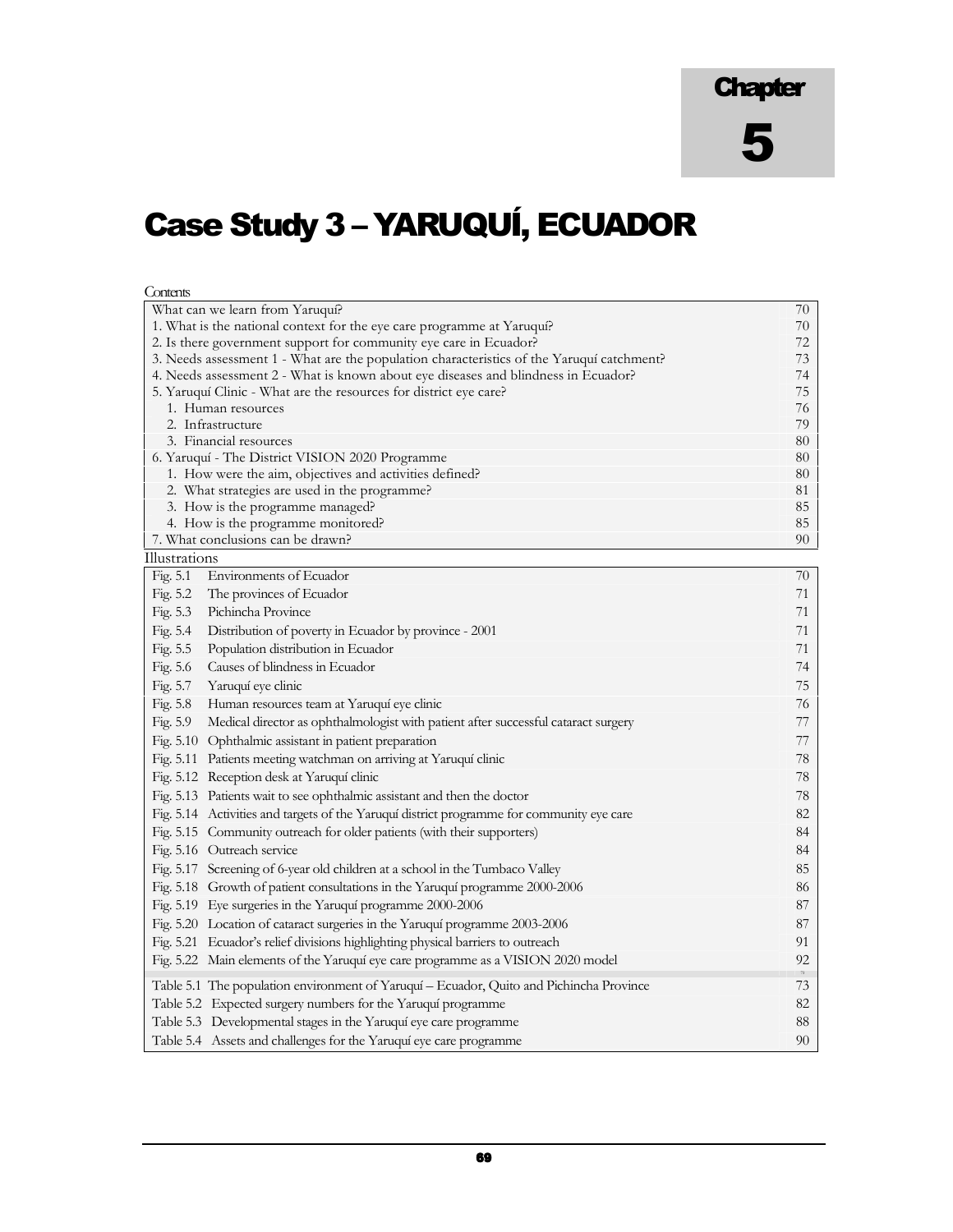## What can we learn from Yaruquí?

Advances in eye care in Latin America range widely in their progress and effectiveness. While it is possible to single out case studies from countries in the vanguard of PBL success in this continent, it is arguably more helpful to concentrate on a project in a nation where eye care services are less well evolved. This helps us to focus on the elements that clearly contribute to a programme of individual and at present comparatively isolated advantage. We can then look at those elements for their possible application in other situations, both elsewhere in Latin America and beyond that continent's margins.

Yaruquí is the location of a purpose built, modern clinic that provides the base for this eye care programme, north east of Quito in Ecuador. The programme was initially heavily supported by NGOs but its evolution has seen wise planning create a system of quality and broad social accessibility, which is a fine model for what can be achieved through VISION 2020 programmes at the district level elsewhere.

The structure of the programme, uniting the base clinic with an evolving outreach schedule, has taken shape through carefully planned and monitored measures, which have ensured that ambition was always ruled by a pragmatic approach to an availability of resources. There is no doubting the need for the programme but the heart of its success lies in wise leadership and an appreciation of the need to achieve dependable sustainability as growth continues – both in patient accessibility and eye diseases treated.



# 1. What is the national context for the eye care programme at Yaruquí?

Ecuador (Fig. 5.1), bordered by Colombia and Peru, is the smallest of the Andean countries. It covers 283,560 square kilometres with a population of over 13 million. Although Ecuador straddles the Equator from about 1˚ north to 5˚ south, it has great ecological variations that are heavily dependent on altitudinal changes from sea level to the summit of Chimborazo at 6,310 metres. The country extends East to West from the rain forests of the Amazon (the Oriente), through the volcanic lands of the Andes (the Sierra), on whose well populated lower levels Quito and Yaruquí are located at 2,800 metres, to the fringes of the Pacific Coast (the Costa).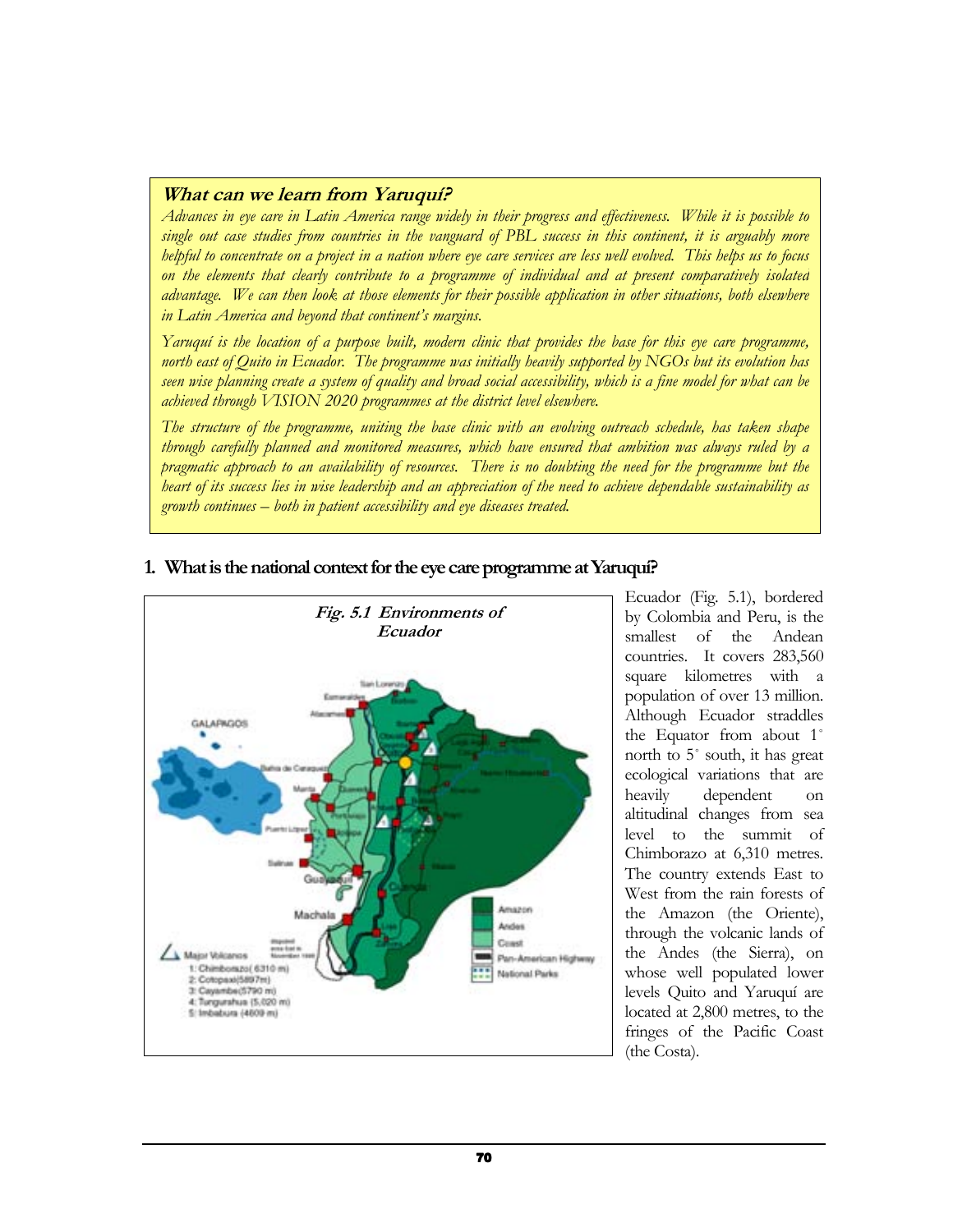

Fig. 5.2 The provinces of Ecuador

Yaruquí is a small town. It lies in the east of Pichincha Province, one of twenty two provinces in Ecuador (Figs. 5.2, 5.3), about 40 kms. north east of Quito. This city, with a population of 1.9 m., is the capital of both Ecuador and Pichincha Province. Although Quito is overlooked to the west by the active Pichincha Volcano, it has good accessibility north to south, provided by the Pan-American Highway (Fig. 5.1) along The Avenue of the Volcanoes. Yaruquí is linked with the capital by public transport along reliable roads, a journey taking about 45 minutes.



Despite this proximity, Yaruquí is sufficiently distant to cause its low income community to be relatively isolated from the capital. Yaruquí lies in the Tumbaco Valley along with seven other small villages. The total population of the valley is about 150,000, who are mostly dependent on agriculture with average annual incomes of under US\$ 1,200. This is less than half the national average and also less than a third



of the average income level in its neighbour Quito. It is this cluster of settlements, together with some other low income communities north, east and south of Quito (Fig. 5.4), extending furthest to Esmeraldas on the Pacific coast (Fig. 5.5), that are served by outreach activities, which together compose the catchment area for the Yaruquí eye clinic programme.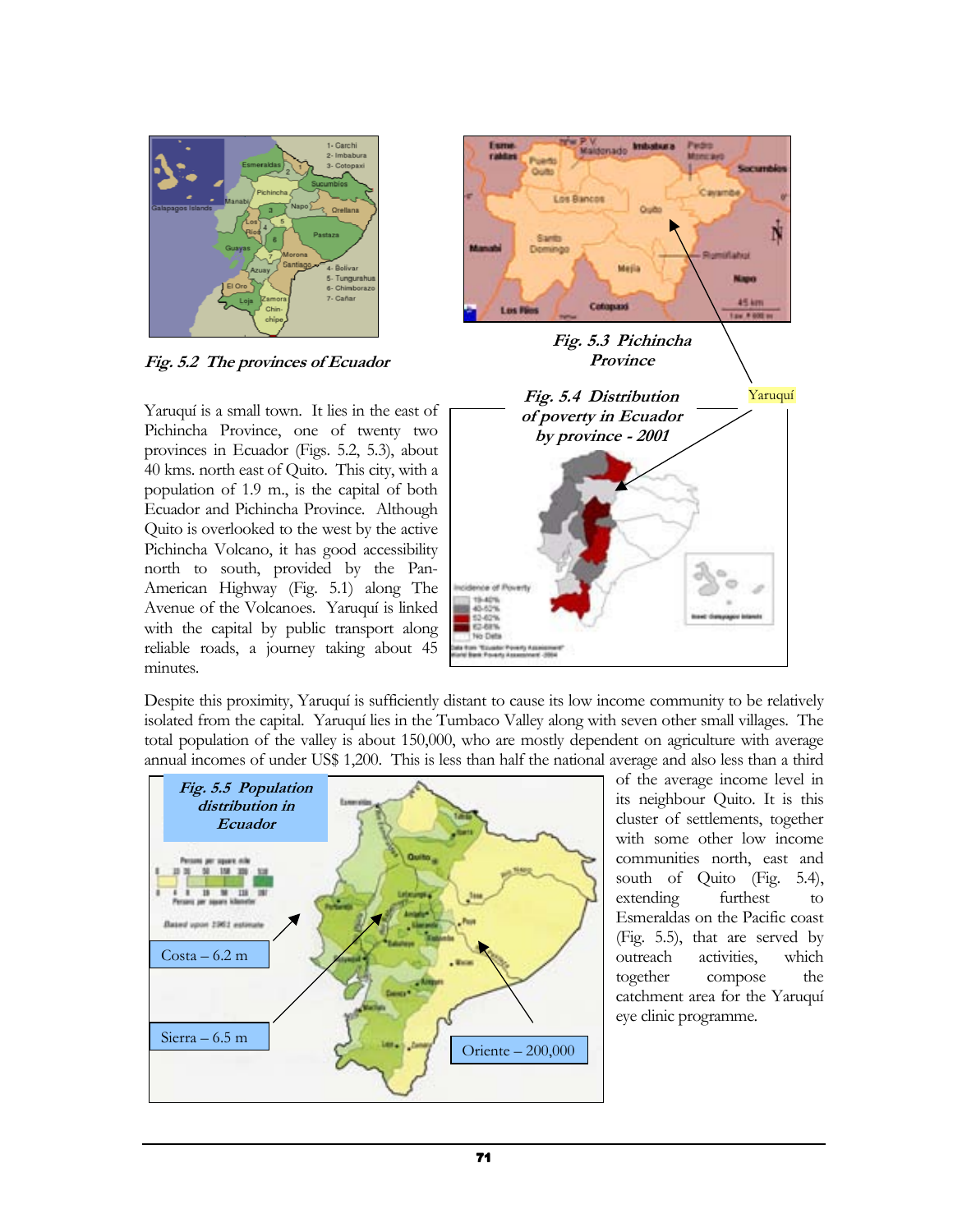# 2. Is there government support for community eye care in Ecuador?

The national government of Ecuador signed up to VISION 2020 on 23<sup>rd</sup> June, 2003. Since that date however, little has been achieved at that level to support I/NGO driven initiatives for PBL. Political instability and governmental change has resulted in four Ministers of Health in three years. This has created planning problems and blocked the production of a National VISION 2020 Plan, a development requested by WHO to be in place by December 2005.

Problems also derive from Cuban/Venezuelan plans to poach eye patients - a trend that is both impeding the drive for sustainability in service delivery and therefore also reducing the visible impact of PBL successes being achieved at Yaruquí and elsewhere.

The health service in Ecuador is centralised with administration and funding passing through four regional offices to sub-regional offices. Little attention is given to blindness as there are other pressing priorities. The health care available is usually low cost with some specialisation (not eyes) in general hospitals, for example Yaruquí Secondary Hospital with 19 beds. Although a lack of delegation in the system is well marked, some municipalities are developing a system of National Insurance to broaden the coverage of public services in both health and education. This could lead to a greater exercise of control within the twenty two provinces. The fact that Yaruquí receives unofficial referrals from PHC centres is a sign of the potential for change.

A further problem in the development of community eye health in Ecuador has been the attitude of the National Ophthalmological Society that has seen community eye health programmes as a threat to private incomes, a problem not uncommon in Latin America. In reality the work at Yaruquí and similar eye clinics is to try to meet the needs of people who would never have access to private practice. At present only 15% of the population has access to a private doctor.

Under a recent initiative, dating from November 2005, AEPREC (Association Ecuatoriana for PBL) was established to focus on PBL and the target diseases of VISION 2020. This organisation has brought ophthalmologists from across the country under the presidency of the Medical Director of Yaruquí Eye Clinic. The expectation is that this group  $-$  a private association acting as a bridge between the authorities and the community – will be able to push PBL and VISION 2020 forwards and so

reduce the bureaucratic barriers towards an effective National Plan within two years. Its aim to make rules to guide public health involvement will, it is believed, be broadly acceptable. It is hoped that when this is successful, the MoH will come on side, giving recognition to PBL, so overturning the opposition of the private sector and urging private hospitals to accept a partnership position and a role in AEPREC and PBL promotion. Government funding can be expected to follow.

The membership of AEPREC is also voluntarily working on subcommittees to target individual VISION 2020 specialities. – notably cataract, refractive error in school children and HR training. An example of the present bureaucratic barriers they are trying to overcome is the three-month interval in obtaining permission from the Ministry of Education to run a school screening programme.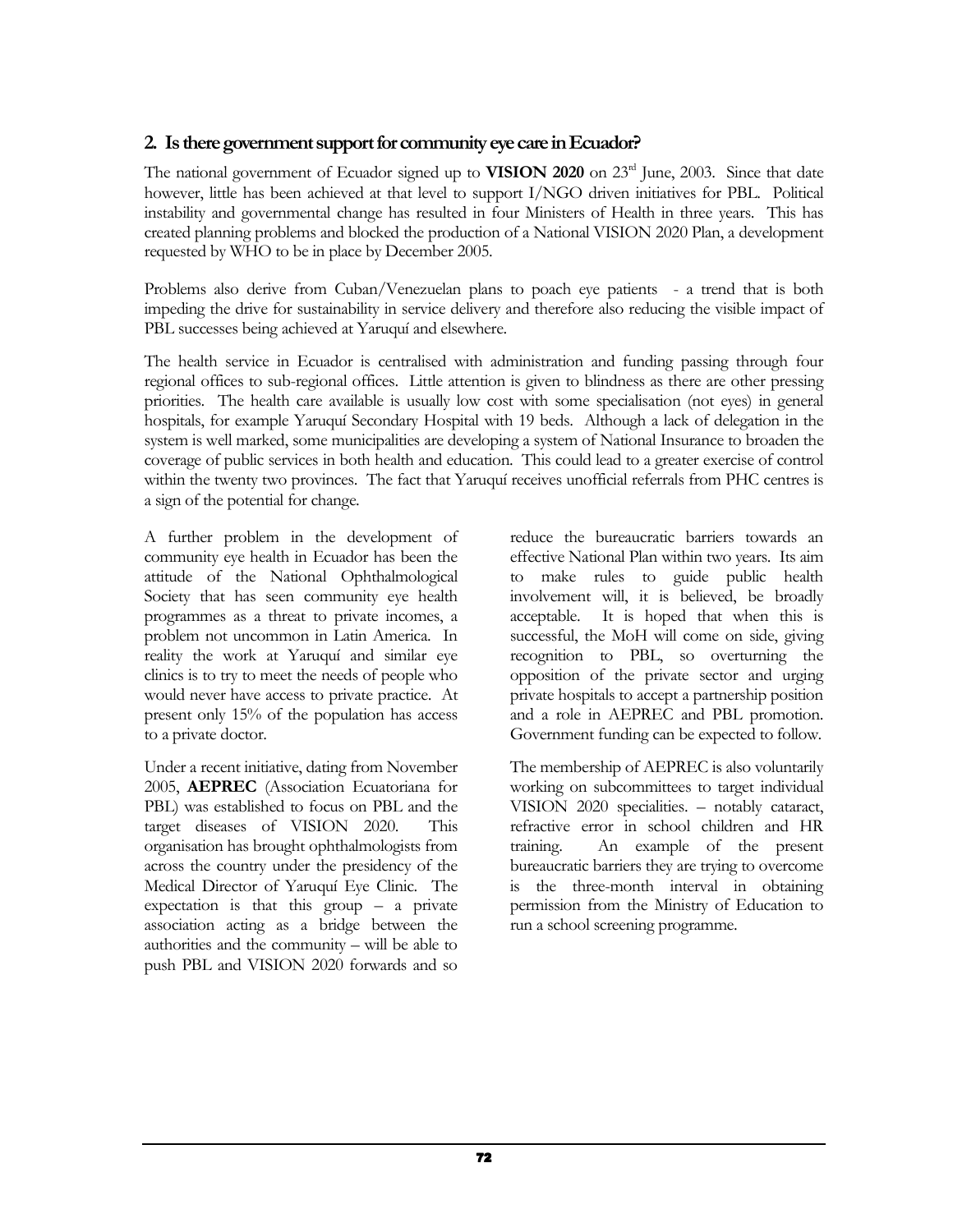# 3. Needs Assessment 1 – What are the population characteristics of the Yaruquí catchment?

It is difficult to be precise about the significant demographic characteristics of the immediate area served by the PBL clinic at Yaruquí. Its proximity to the very large metropolitan centre of Quito and the fact that both Quito and Yaruquí lie within the administrative province of Pichincha means that any available statistics usually apply only to a much larger and very mixed population area.

| <b>POPULATION PARAMETER</b>                                                | <b>ECUADOR</b>         | <b>QUITO</b>   | <b>PICHINCHA</b><br><b>PROVINCE</b><br>(inc Quito &<br>Yaruquí) |
|----------------------------------------------------------------------------|------------------------|----------------|-----------------------------------------------------------------|
| KEY STATISTICS - 2004 (unless otherwise stated)                            |                        |                |                                                                 |
| <b>Number</b>                                                              | 12,157,000 (01)        | 1,399,000 (01) | 2,390,000 (01)                                                  |
|                                                                            | 13,500,000 (06)        | 1,870,000 (05) |                                                                 |
| Gender (f/1000m)                                                           | 1,010(00)              |                |                                                                 |
| Population density/sq.km.                                                  | 46                     |                |                                                                 |
| Annual growth rate (%)                                                     | 1.5 (falling), 3-urban |                |                                                                 |
| Average life expectancy                                                    | 75                     |                |                                                                 |
| Dependent population $(\%)$                                                | 38 (06)                |                |                                                                 |
| Infant mortality / per 1000 live births                                    | 23                     |                |                                                                 |
| Under 5 mortality / 1000 live births                                       | 26                     |                |                                                                 |
| Urban/rural distribution (%)                                               | 62/38                  |                |                                                                 |
| <b>IMPORTANT DEMOGRAPHIC INDICATORS relevant to PBL programme planning</b> |                        |                |                                                                 |
|                                                                            |                        |                |                                                                 |
| Access to clean drinking water $(\%)$                                      | 86 (02)                |                |                                                                 |
| Access to good sanitation $(\%)$                                           | 72(02)                 |                |                                                                 |
| Public health expenditure (% of GDP)                                       | 11                     |                |                                                                 |
| Child immunization against measles (%)                                     | 99                     |                |                                                                 |
| Enrolment in secondary education (%)                                       | 50                     |                |                                                                 |
| Enrolment in primary education (%)                                         | 100                    |                |                                                                 |
| Literacy in one or more languages (%)                                      | 91 $(92/90-m/f)$       | 96.4           |                                                                 |
| Unemployment (%)                                                           | 10.7                   | 8.9            |                                                                 |
| Underemployment (%)                                                        | 47                     | 43.8           |                                                                 |
| Annual per capita income US\$                                              | 2,180                  | 3,804(01)      | $(1,200$ Yaruqui)                                               |
| Below the poverty line $(\%)$                                              | $41 - increasing$      |                | $19 - 62$                                                       |
|                                                                            | especially in towns    |                |                                                                 |
| Living in hunger (% of children under                                      | 23                     |                |                                                                 |
| weight)                                                                    |                        |                |                                                                 |

Table 5.1 The population environment of Yaruquí – Ecuador, Quito and Pichincha Province

However it is important to try to place this eye project in its demographic context, as this has been instrumental in the choice of the clinic's location and its chosen PBL strategies. Table 5.1 above and the maps of population distribution (Fig. 5.5) and poverty (Fig. 5.4) enable some necessary points to be made:

• In a country of over 13 million people, just 18% are covered by National Security. Allowing for a further 15% who can afford private practice, this means that 67% of the population nationally, including the Tumbaco Valley and much of rural Pichincha, has to depend on the services offered in the public sector. This frequently does not include any specialist care in ophthalmology. The proportion of very poor people is large in this area – for example in Napo Province (Fig. 5.3), east of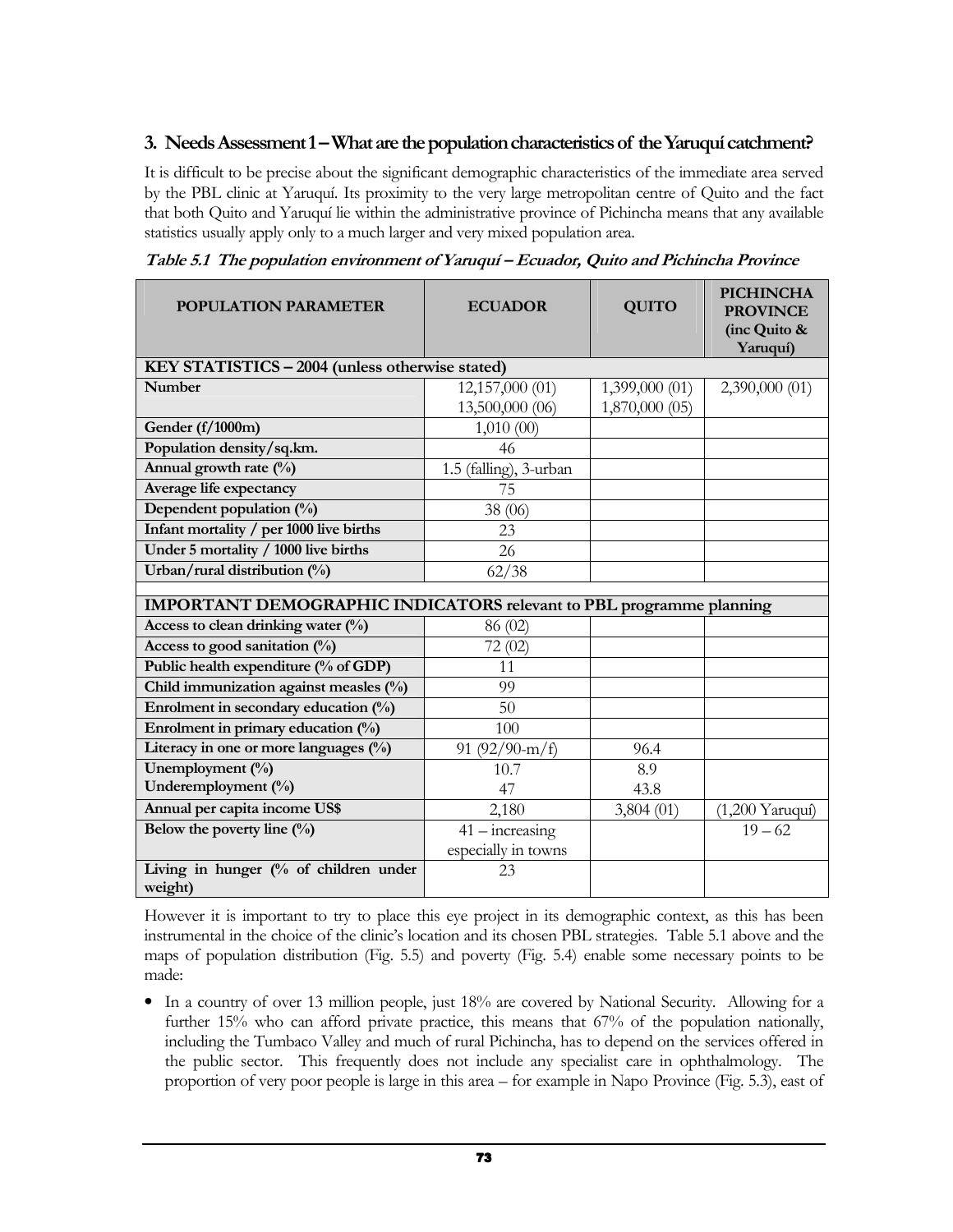Pichincha and within Yaruquí's catchment, there are 83.5% poor with 62% below the poverty line. The very poor and blind have no possibility of being covered by Ecuador's welfare system.

- When the present medical director at Yaruquí was searching for a clinic site ten years ago, the availability of land fitted well with a situation that was accessible to a well populated area. This guaranteed long term service sustainability and was far enough from Quito to enable the clinic to operate independently beyond the suspicions of private practices in the city.
- As stated earlier, the local hospital has no eye specialism and the local population reflects the poverty of Ecuador's rural population as a whole - with no independent means of paying for private treatment. The map, Fig. 5.4, brings out well the contrasts in the poverty situation between Pichincha and its neighbouring provinces, especially Cotopaxi to the south and Imbabura to the north. Both provinces unsurprisingly are served by outreach from Yaruquí. The presence of Quito in Pichincha, contributing about 60% of the province's total population, decreases the poverty indicator and so conceals the true situation of community need in small centres like Yaruquí.
- While Yaruquí's original catchment area included 150,000 people, the clinic now reaches 200,000 as a referral centre and over 500,000 with its outreach provision to surrounding provinces, including part of coastal Esmeraldas where surgical campaigns are organised  $3 - 4$  times a year. The population served therefore fits well the size needs for a model VISION 2020 district programme.
- The demographic indicators in Table 5.1 may be assumed to worsen in rural communities. However the national situation, regarding high literacy levels with no significant gender differentiation and health support in terms of good drinking water and hygiene, is encouraging. This suggests that the demographic environment is one where PBL can be promoted successfully with good opportunities for a reduction in blindness, given reasonable access to well-trained and caring eye health professionals and a payment system that reflects varying hardship. At Yaruquí, although no financial support is available for patient travel, passing buses are frequent (although journeys can take as long as eight hours) and there is comfortable, free, on-site patient accommodation with 6 beds in a special hostel. Subsidised accommodation is also available for accompanying carers at \$1/night. An on-site cafeteria provides affordable food – free if necessary.
- One hidden demographic problem comes from parental migration, mostly within Ecuador but partly beyond, to seek increased incomes. This leaves children in the care of grandparents, often illiterate and without any drive to educate themselves – a potentially handicapping influence on health promotion and young lives.

# 4. Needs Assessment 2 – What is known about eye diseases and blindness in Ecuador?

## The Problem

The main data source is the Paraguay RACSS that was completed in 2001. This gave:

- a blindness prevalence of 0.46, producing a figure of 65,000 blind people in Ecuador ( $\leq 20/400$  in the better eye);
- incidence measured at 20% of the prevalence, giving 13,000 additional blind people in Ecuador each year;
- estimated disease contributions (Fig. 5.6):
- 1. Cataract 50% (of 65,000 blind)
- 2. Diabetic retinopathy 10%
- 3. Childhood blindness (ROP, congenital cataract) 10%
- 4. Glaucoma 10%
- 5. Others  $20\%$

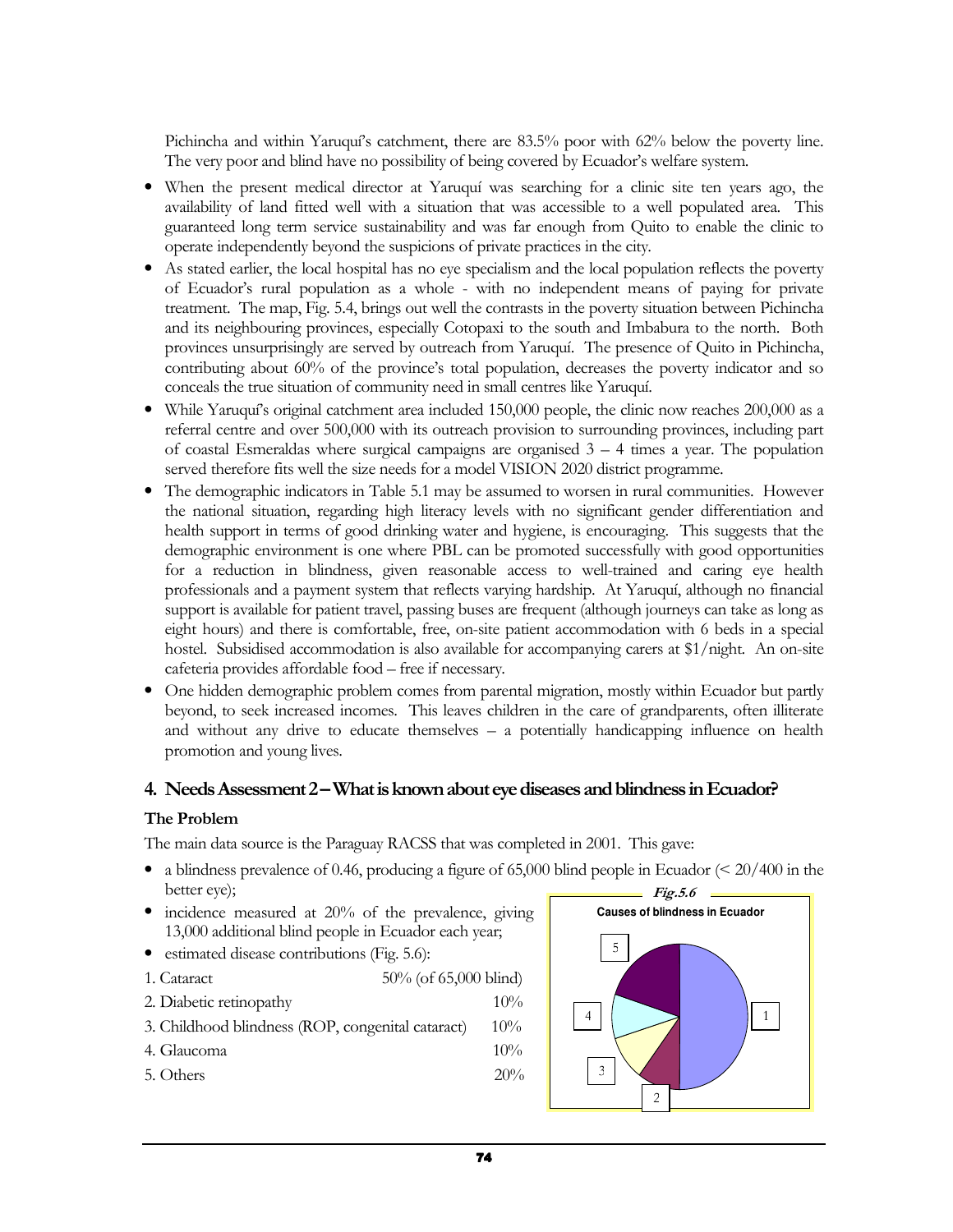### Progress

In 2004, there were 10,200 cataract surgeries in **Ecuador** – giving a low **CSR** of 864.

The WHO target for all Latin America in 2000 was 2,000

The estimated CSR for Latin America in 2004 was 1,600

Ecuador therefore, with the national acceptance but not the implementation of VISION 2020, was achieving approximately 50% of the continental CSR rate in 2004.

Access to eye care is critical for the rural poor. Like most Latin American countries, most of the physicians work in private clinics in the larger cities. 120 out of 260 ophthalmologists in Ecuador practise in Quito. In the capital there is one ophthalmologist to 11,000 people, compared with 1:250,000 in the rest of the country. Additionally eye care is poorly established within primary health care.

Besides the shortage of adequate health services, the population lacks information regarding eye problems and their possible treatment. Blindness can occur without a realisation of what is possible or because of fears of treatment.

With the model of Yaruquí (see 5.7 below), which predated but nevertheless reflects the guiding principles of VISION 2020, far faster progress has been achieved.

In 2004 there were 351 cataract surgeries giving a CSR for the Yaruquí catchment of 2,350.

In 2005 there were 506 cataract surgeries (902 surgeries in total) giving a CSR of 2,530.

In 2006, realism (with elections and the Cuba factor taken into account) suggests possibly a CSR of 2,920.

At the present time in Ecuador's 22 provinces, only 5 have effective localised examples of PBL schemes with VISION 2020 characteristics – in Pichincha (Yaruquí), Manabi, Guayas, Azuay and Loja (Fig. 5.2). Many other clinics, such as the 20 in Quito, have very different working strategies with no structure in existence (until now) to pull things together. Hopefully the existence and growing influence of AEPREC, outlined previously on page 72, will be able to effect national change and progress.

# 5. Yaruquí Clinic

# What are the resources for district eye care?

The present Medical Director of Yaruquí eye clinic opened the Valley Programme for Community Ocular Health with CBMI support in 1995 in Yaruquí town. Limitations of space and design, together



with growing patient numbers, made all stakeholders soon realise that a larger and purpose built clinic was needed. This was agreed with CBMI in 2001, completed with the assistance of the German Agency for Project Development and German Lions in October 2002 and opened in 2003. It lies out of town but on a major transport route and is managed by the local partner NGO, the Fundacion Oftalmologica del Valle (FOV). The photograph (Fig. 5.7) shows the cheerful and smart exterior which reflects well the welcoming and efficiently organised character of the project. Fig. 5.7 Yaruquí Eye Clinic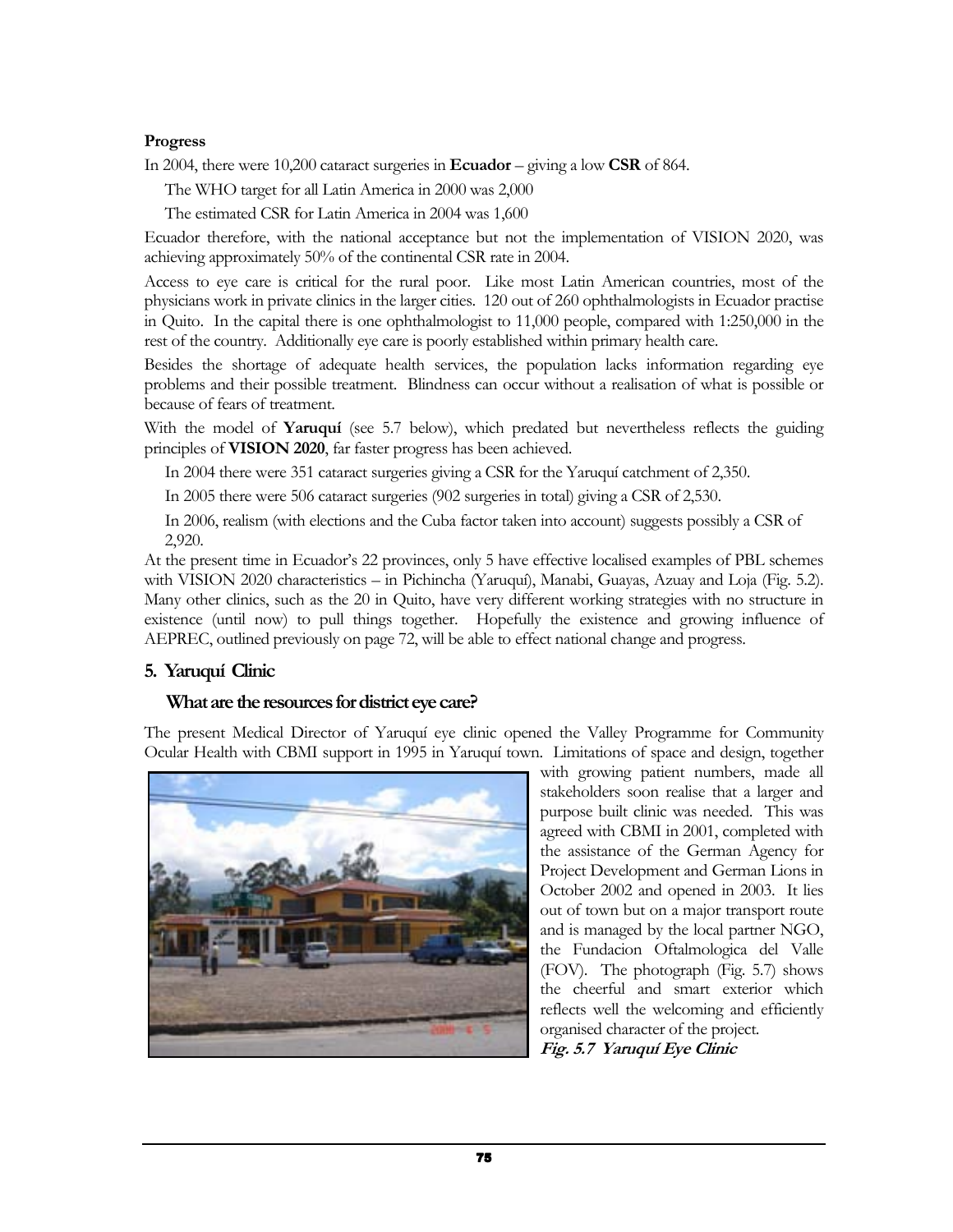## 5.1 Human resources

At the outset in 1995, there were one ophthalmologist, one nurse, one ophthalmic assistant and one administrator. By 2002, the same cadres in the HR team had grown to 2, 2, 6 and 1. The present situation with 15 full time and 4 part time staff is shown in Fig. 5.8.





the Medical Director's lead, a distinctly non-hierarchical structure has evolved that promotes team work and a shared ownership of the project, with a group responsibility for forward planning and a pride in the value and successful reputation of the clinic's work in the community. The success of Yaruquí eye clinic is evidently linked to the character and stability of the HR team.Under

## Professional roles

## 1. Medical Director

The experience gained by the MD with other projects has made it easier for the Yaruquí clinic to evolve and implement a programme that follows VISION 2020's principles regarding HR, infrastructure and disease control. His contribution to project management reflects the realisation of the importance of clinicians and administrators working together for programme effectiveness. His role involves:

- Planning ophthalmology targets with a team of five
- Working as a full time ophthalmologist
- Reviewing forward needs for equipment and supplies
- Leading to ensure team awareness
- Promoting and contributing to staff training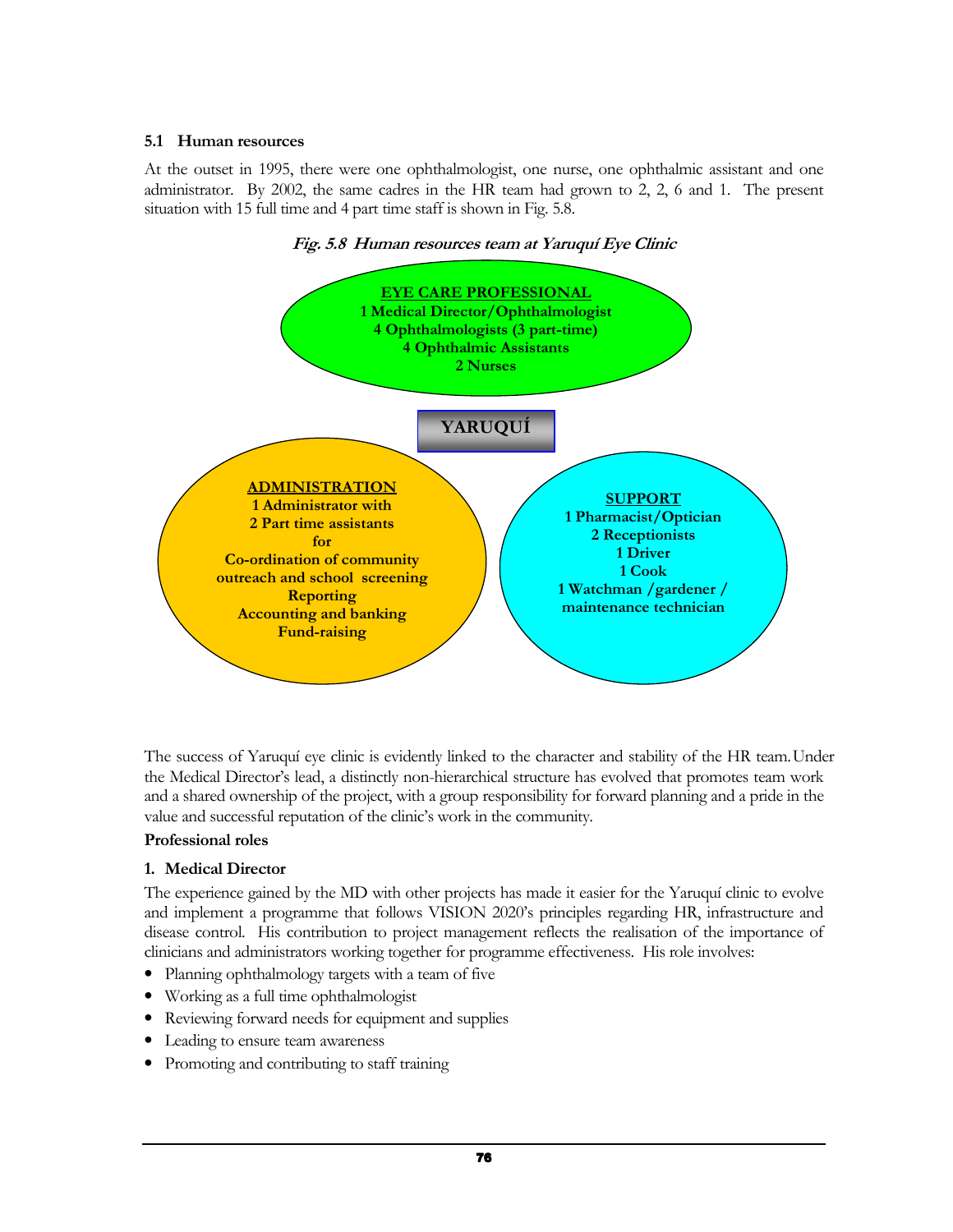- Linking with IAPB, CBMI (as Latin America Medical Director) and various outside bodies (including as chair of AEPREC)
- Assuming overall responsibility for the public image of the clinic and its services

## Fig. 5.9 Medical Director as ophthalmologist with patient after successful cataract surgery



Informality in dress, caring attitudes and quality of the working environment are a very evident feature of the clinic, its team and the relationships with patients – recognised to be important in attracting possibly nervous people with eye care needs to its successful services.

### 2. Ophthalmologists

- The team of ophthalmologists offers some but not exclusive specialisation in cataract from full time surgeons and in retina diseases by part time staff.
- Part time ophthalmologists are attracted from Quito, despite the 40 km. journey, by the number of operations, modern technology, social motivation and economic incentives. It is nevertheless difficult to satisfy the large pressure on surgical time that follows from community demand – 60 to 100 patients a day visit the clinic.
- Paediatric treatment sessions are organised 3 or 4 times a year with the support of an anaesthetist from Quito.
- Training in ophthalmology is available in Quito, although many go outside Ecuador to study. It takes 6 – 8 years to become a medical doctor, 1 year follows in rural practice then 3 years specialisation. Those trained in Ecuador must work in a public health hospital for the first three years of their ophthalmological practice.

#### 3. Ophthalmic Assistants

- This cadre is trained in external consultancy, surgery support and community work.
- They have rotating roles covering a number of responsibilities, for example using specialist
- equipment, patient preparation, assisting in surgery, topical anaesthesia before surgery, school screening and outreach.
- With no national training available, OAs are largely trained in house with some external courses. Trainees come from the local area and are interviewed in part for attitude, as team integration is seen as vital, as well as patient care. There is initially one month's training on half salary in groups of two or three, beginning with theoretical and practical work, followed by a fortnight of supervised responsibility. A written evaluation is completed by a nurse and a group team meeting decides on the appointment. OAs are not exter-<br>Fig. 5.10 Ophthalmic assistant nally certificated. in patient preparation.

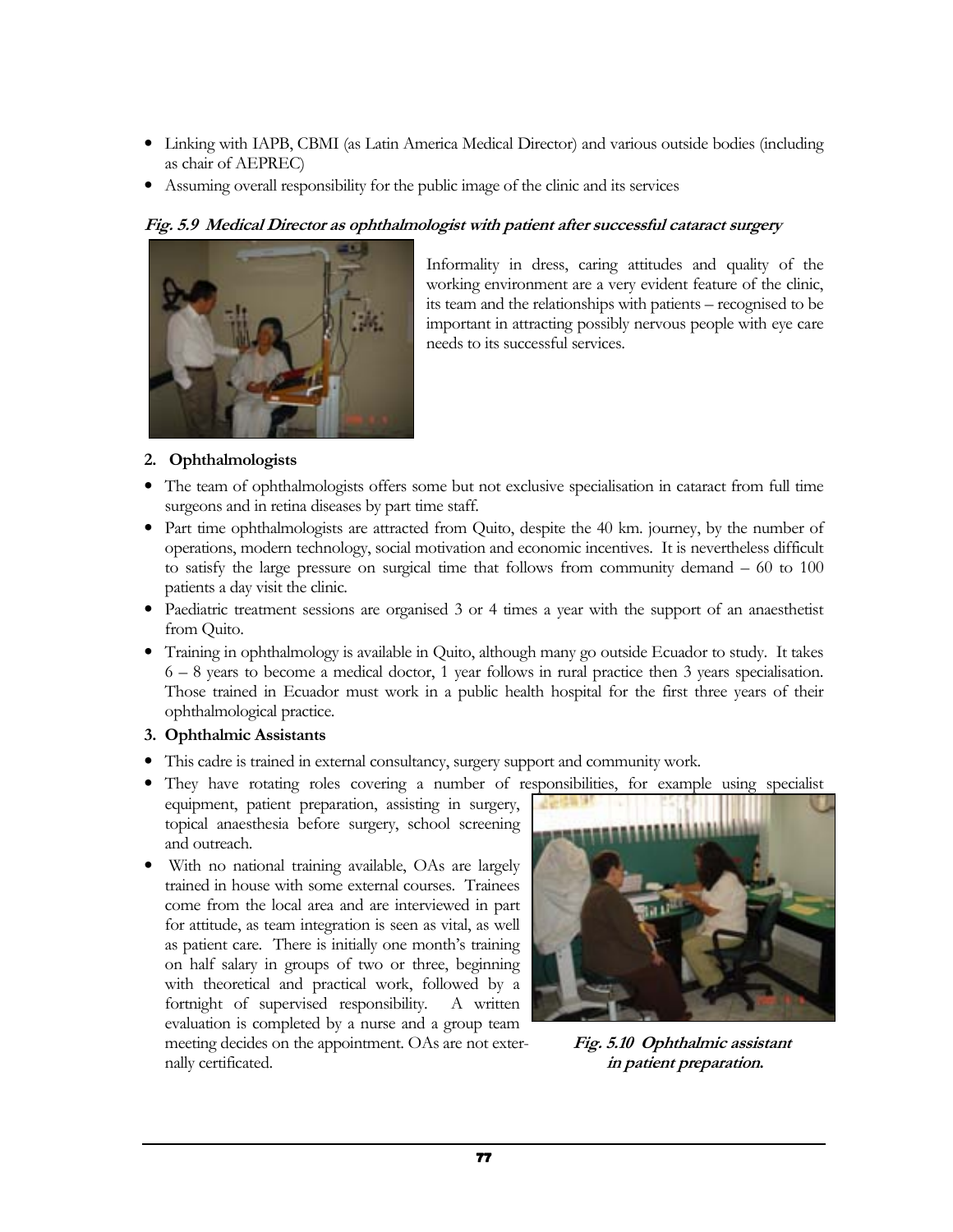## 4. Nurses

- They have flexible roles in: (1) theatre support and HR training; (2) external consultancy and training.
- Nurses come with general nursing degrees and are trained in house and are not externally certificated.

## 5. Administrator with part time support

The administrator (a voluntary position with the post holder coming from a responsible position in industry) has a very significant role complementing the clinical team.

- Coordinates community outreach
- Coordinates the school screening programme
- Ensures all departments of the organisation work well, stepping in if necessary
- Contributes to reporting coordinating contributions from optics, reception, surgery, pharmacy and outreach
- Maintains a secure system for accounting and banking
- Organises fund raising

#### 6. Ancillary staff

These include receptionists, (Fig. 5.12) who welcome patients, make appointments, organise the surgery schedule and collect fees, a driver; a cook and watchmen (Fig. 5.11).

#### Fig. 5.11 Patients meeting watchman on arriving at Yaruquí clinic

One of the watchmen has the duty of receiving patients on their scheduled appointment day. He gives them a time slot to ensure there is no congestion within the building. Patients sit outside, as the photograph shows, until the scheduled time arrives. This arrangement is organised in a friendly and relaxed way, easing the patients' nerves in a new and probably worrying situation.



# Fig. 5.12 Reception desk at Yaruquí clinic

On entering the clinic, the patient is received at the very friendly and accessible reception desk, before waiting at an appointed place for treatment.

Visible behind the desk is the door to the operating area. When patients have had their cataract operations, they come and sit outside in the open plan reception area. Drinks can be obtained. Waiting patients can have their concerns reduced by the chance of seeing and talking to the recently operated patient.

 Fig. 5.13 Patients wait to see ophthalmic assistant and then the doctor

This large reception area has good views of well kept gardens. Visible in the photograph is the cafeteria open to all on the left in the background. This open space with all functional areas leading from it is comfortably furnished, brightly decorated and well cleaned. Control of numbers prevents overcrowding and pressure and encourages a relaxed approach before treatment.

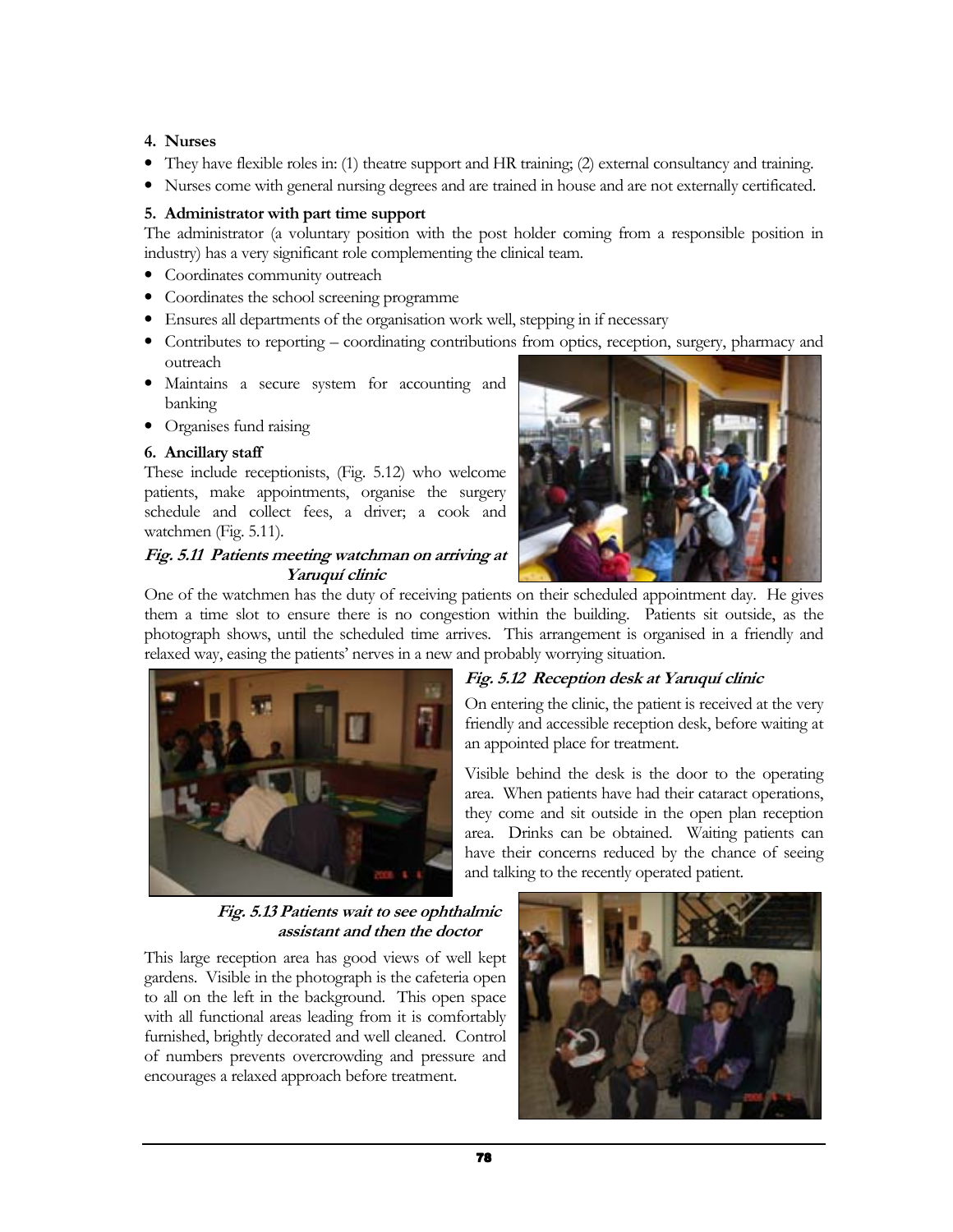## 7. Volunteers

- Voluntary workers are hard to obtain on a long term basis. Opportunities are inhibited by a lack of good government health care at primary level.
- Health promotion courses target key salaried community workers. Training leads them into a referral role with some personal incentives such as prioritised eye care.
- Some volunteers support outreach by distributing fliers and providing accommodation.
- Some traditional healers, the first reference point for the uneducated poor, are slowly being brought as unofficial health workers into health promotion, 'breaking barrier' courses.

## 5.2 Infrastructure

The preceding photographs help to show the high quality of the eye care environment at Yaruquí clinic. In summary:

• The building comprises:

Ground Floor – reception desk (Fig. 5.12); waiting area (Fig. 5.13) with two preparation areas; 2 fully equipped consultancy rooms (Fig. 5.9); 1 special examination room between the 2 consultancy rooms with shared equipment; an additional consultancy room (when needed); 2 operating theatres; follow up advice space; an optics room with glass frames; pharmacy; cafeteria; rest rooms; laundry; store room; guest accommodation; watchman's house with two guard rooms

Upper Floor – Auditorium; administration area; residence

- Appointments, given in advance, are in halfhour blocks from 7.30 – 11.00. Only new or emergency patients can interrupt this schedule that avoids congestion. Appointment slots are simply arranged at the door on arrival (Fig. 5.11).
- A wait of up to a month may be necessary for the first appointment but surgery if needed follows between 2 days and 2 weeks thereafter.
- 99% of operations need no overnight accommodation, reducing costs and accelerating throughput.
- The normal **treatment** pattern is:

1. Day 1 – Consultancy usually with a prebooked appointment

- 2. From 2 days to 2 weeks later surgery
- 3. Next day check up

4. After 8 days – final check for 50% of patients

5. After further 3 weeks – final check for remaining patients

- The clinic purchases directly 70% of consumables. CBMI provides the remainder.
- There is a good range of largely modern equipment with servicing contracts. Replacement will be on a staggered basis with external funding sought.
- Internal repairs and maintenance are largely provided by the watchmen.
- Pride in the building and its facilities is very evident. Staff and patients care for the environment that provides a welcoming, relaxing and efficient working and treatment environment.
- The infrastructure also supports the educational role of Yaruquí. This is parallel with its clinical role and is CBMI supported to minimise costs. Provision includes:
	- 1. Workshops for health promoters to keep community representatives in touch with normal eyes, cataract signs and acuity – to act as referral agents. Two or three communities a year are represented, one repeating in the following year.
	- 2. Separate workshops for teachers, nurses and doctors with purposes as above in a school context.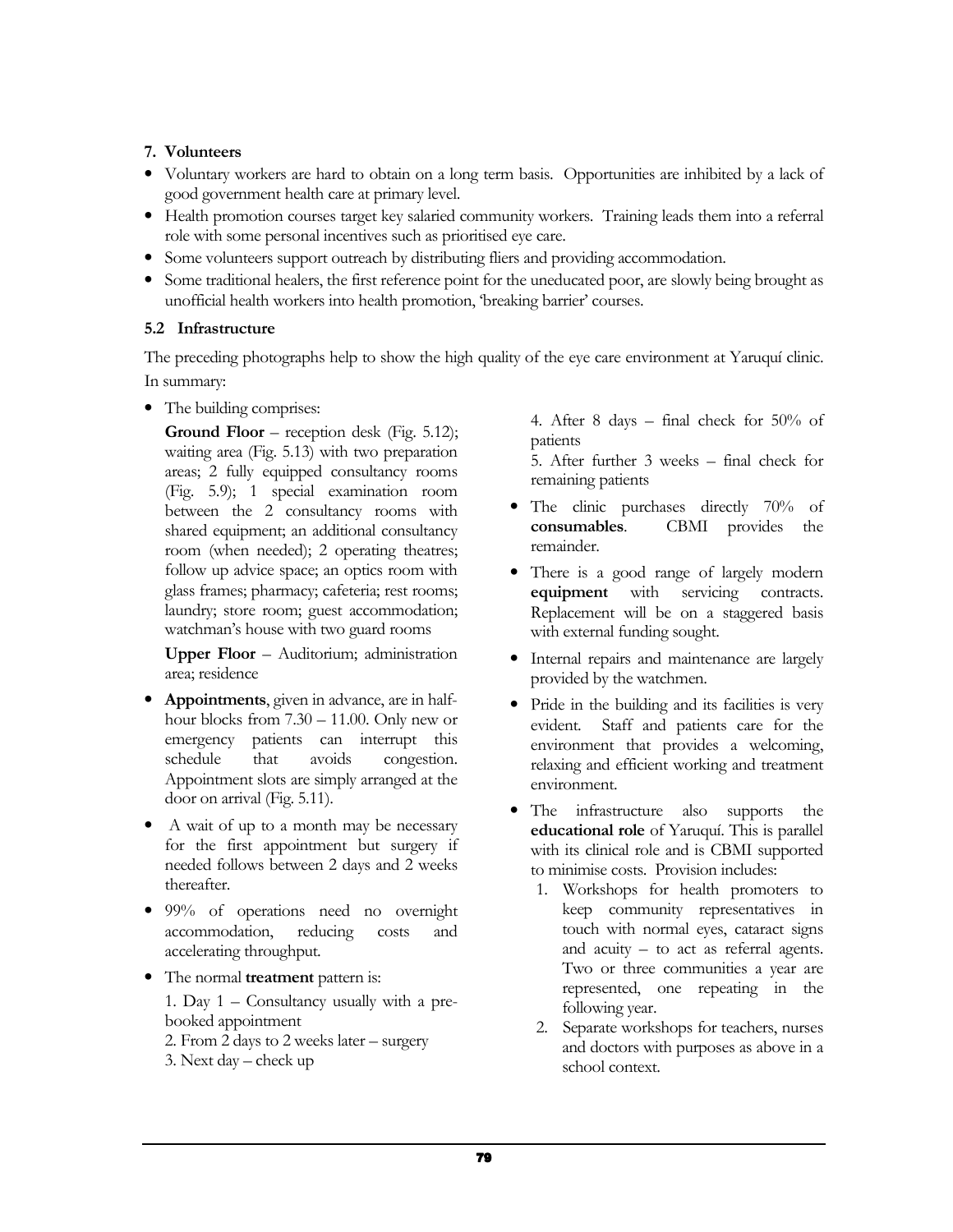- 3. International courses CBMI, IAPB/ICEH
- 4. Development programmes for nurses
- 5. Training for ophthalmologists in surgery techniques

## 5.3 Financial resources

- As explained on page 75, the present clinic building was financed by a small group of I/NGOs (mainly CBMI) and private donors. It opened in 2003.
- The aim to be sustainable from patient fees in running costs and salaries has achieved 98% success. CBMI support for consumables and the problems of equipment replacement emphasise the need for some continued external funding.
- Salaries are paid above the basic national, professional, minimum level. A percentage of shared surgery income is an additional incentive for dedicated staff to extend outreach and encourage an increase in surgery numbers.
- Income from patients is scaled and paid after treatment:
	- 1. Consultancy 50c to 7US\$ amount decided by doctor or reception (5 layers)
	- 2. Surgery \$0 (very occasional) \$350 again flexible with patient means (US\$90 is the average, \$67 is the real cost). Cost includes biometry and first post-operative consultation
	- 3. Stepped payments for eye drops through pharmacy
- Further income is derived from the educational role of the clinic, from government grants and from fund-raising efforts by the staff..

# 6. Yaruquí – The District VISION 2020 Programme

The present Medical Director was working on an onchocerciasis and PBL programme at Esmeraldas in 1989, when he was invited by CBMI to join a CEH course at Bucaramanga in Colombia. It was then suggested that he should establish a CEH programme in Ecuador, selecting Portoviejo in coastal Manabi Province for the site of the eye clinic. This continues to be a successful centre for PBL in Ecuador today.

In 1995 the decision followed to develop a leading eye clinic in Yaruquí, a process that led through the use of two separate buildings to the opening of the present clinic three years ago. The original plan to CBMI in 2001, requesting \$300,000, was drafted and submitted by the MD and administrator after discussion with the HR team. The programme opened at the Yaruquí public hospital in April 1995. From August 1995 it used the existing, modified buildings until the new clinic was available in 2003.

The work carried out at Yaruquí reflects the priorities of VISION 2020 that were acknowledged by the Quito government when it signed up to the programme in 2003, the same year as the opening of this clinic. Named the Community Ocular Health and Valley Programme, it provides an excellent model for the planning and implementation of VISION 2020 at the district level, in the heart of a poor rural area with no feasible access to public eye health services – clinical or educational.

## 6.1 How were the aim, objectives and activities defined?

The Yaruquí CEH programme has the principal aim of reducing preventable blindness by bringing high quality, equitable, affordable and comprehensive eye care to Yaruquí, the Tumbaco Valley and more distant populations in Pichincha, Cotopaxi, Imbabura and

Esmeraldas Provinces. It will reduce blindness in rural areas through a combination of education, screening and treatment. Attention is also to be given to the problems derived from non-treatable blindness.

6. External educational lectures are also provided in schools on topics such as nutrition, hygiene and trauma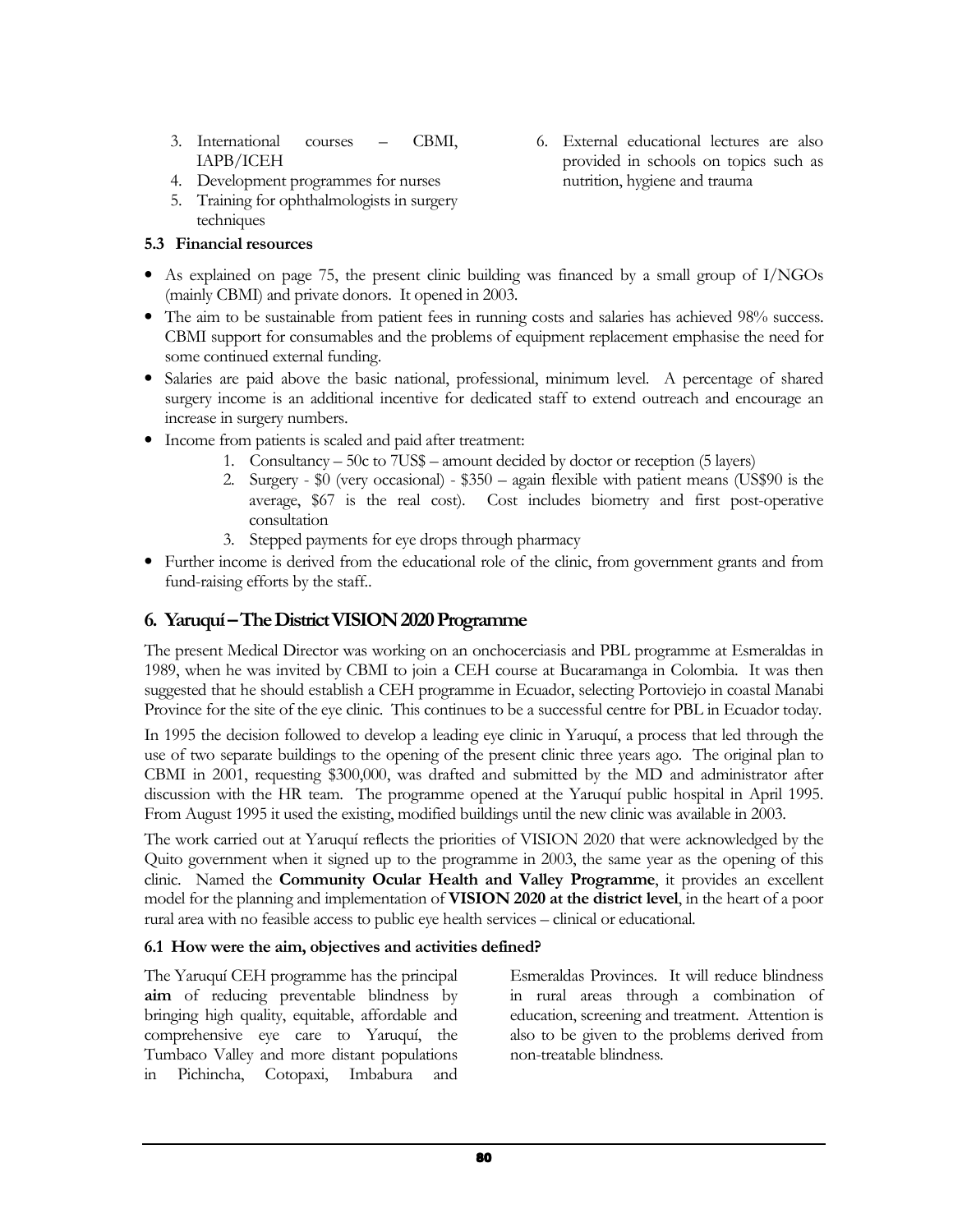The programme will give to affected people and their families the means to increase their financial independence, their quality of life and their dignity. This is critically important for women who are fundamental to family care and employment.

The emphasis is on serving a wide community cross section, so that the clinic's income from the better off can subsidise the costs of treatment for those unable to afford the full costs from their own resources. There is no difference in the standard of care between income levels. The welcoming atmosphere at the front door of the clinic ensures that this parity of care is very evident from the outset of a patient's visit. The drive to achieve sustainable cross-subsidisation has caused the programme to shift its emphasis a little. At the start it targeted the poorer groups that the state was not reaching. More recently, the need has been realised to target also those in the catchment with average incomes – hence the wide cross section represented by the daily patient flow to the clinic, depicted in the earlier photographs. This is a difficult health care/financial balance, balancing moral and pragmatic priorities.

The **objectives** of the programme sought to:

(1) Progressively consolidate and extend PBL activities and successes at Yaruquí and in the neighbouring regions, especially for low income people;

(2) Intensify both professional training and community education in CEH;

(3) Plan and implement progress towards FOV's eventual **financial independence**  $-20\%$  paying fully for medical fees is regarded as the minimum threshold for the provision of good services for the poor.

Strategies to achieve these objectives have broadly been planned to:

(1) Create a **building fit for need** – achieved by 2003, as shown in Fig. 5.7 and on page 79:

(2) Improve the services of the base clinic, increasing throughput and extending disease coverage, initially concentrating on cataract and glaucoma, more recently adding refractive error and diabetic retinopathy and in the future extending to rehabilitation work through collaboration with Quito on Low Vision – calculations suggest that a catchment of 1 million will make this viable;

(3) Extend outreach activities to rural areas of low income through regular programmes and one-off invitations – using mobile facilities and district hospitals.

Activities to realise strategies  $2 - 3$  are summarised in the following diagram, Fig. 5.14, and expanded in some detail later in Table 5.3. They are carefully budgeted, timetabled and monitored, with annual plans recording success and setting revised targets.

#### 6.2 What strategies are used in the programme?

#### Improve the services of the base clinic at Yaruquí

At present  $60 - 100$  patients visit the clinic each day.

The first objective has been the strengthening of primary, preventive ophthalmic services, especially for the very poor population. The programme sets out to provide medical care to avoid blindness and give rehabilitation.

a. A central objective of the WHO VISION 2020 programme is the elimination of cataract blindness. To bring this about, it is calculated for Latin America that 3,000 cataract surgeries per million population will be needed. At the start of the Yaruquí programme, CBMI estimated a Cataract Surgical Rate of 700 for Ecuador and of 150 – 180 for the project area – providing clear justification for the programme and a central objective to be targeted.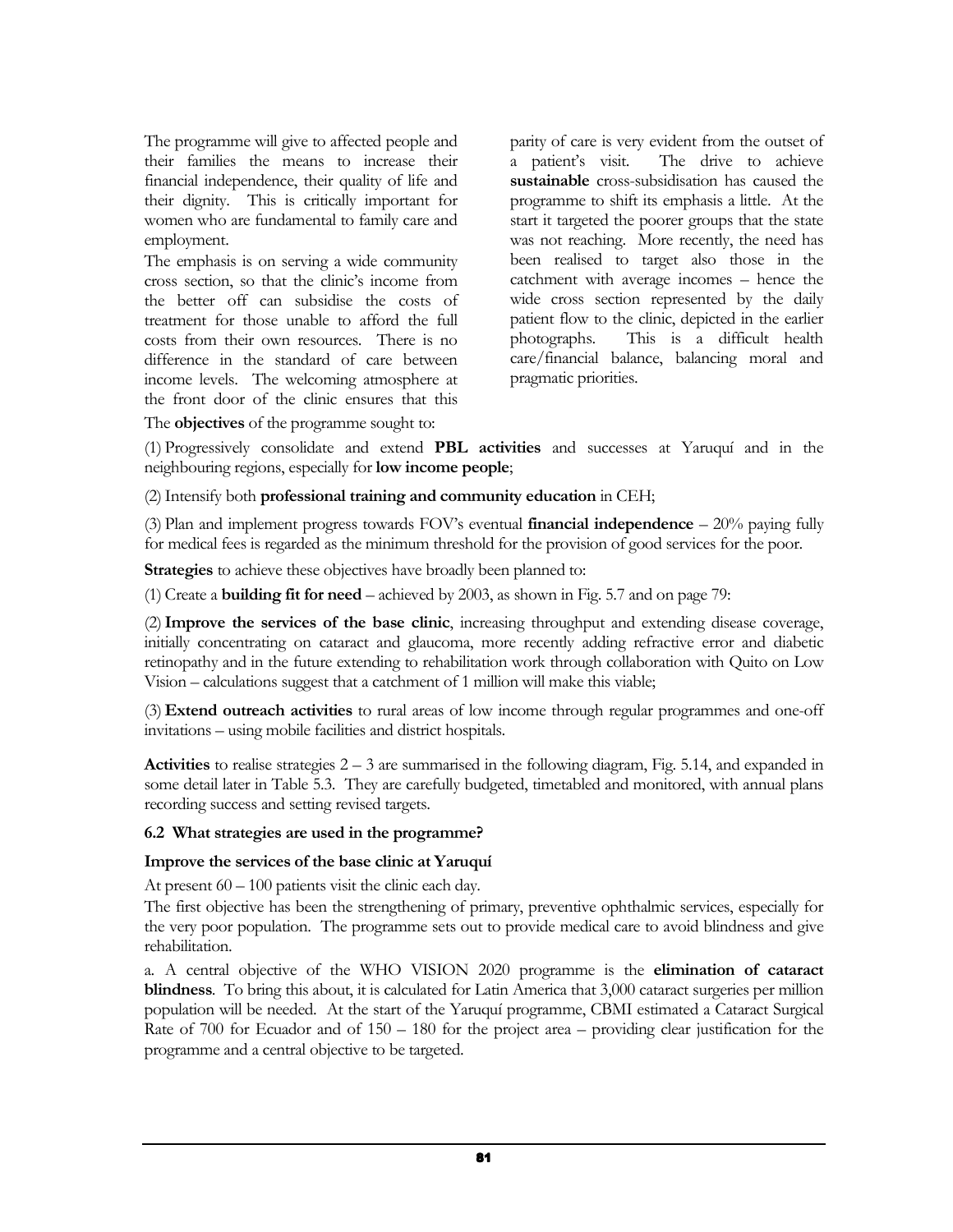Almost all surgeries were to be with intraocular lenses. Ambitious targets (Fig. 5.14 and Table 5.2) were set to reduce the prevalence of cataract, focusing on the blind and the nearly blind.





b. Glaucoma was recognised as the second cause of blindness in the area, with about 120 new cases a year. In order to diagnose and treat at an early stage, the necessary infrastructure had to become available to prevent the untreatable development of glaucoma blindness. Specialised care is now available and patients no longer have to be referred to a clinic in Quito. A 3-fold surgery increase in the first three years was projected, but this proved to be unnecessary through improved drugs and reduced incidence.

c. Surgery targets were set annually for the initial years of the programme.

| <b>Disease</b>  | 2001 | 2002 | 2003  | 2004  |
|-----------------|------|------|-------|-------|
| <b>Cataract</b> | 120  | 300  | 500   | 500   |
| Glaucoma        | 50   | 100  | 150   | 150   |
| <b>Others</b>   | 100  | 200  | 450   | 450   |
| <b>TOTAL</b>    | 270  | 600  | 1,100 | 1,100 |

Table 5.2 sets out the aim to achieve 1,100 surgeries a year after three years of the programme, as the infrastructure and human resources improve and as patients are found who come forward with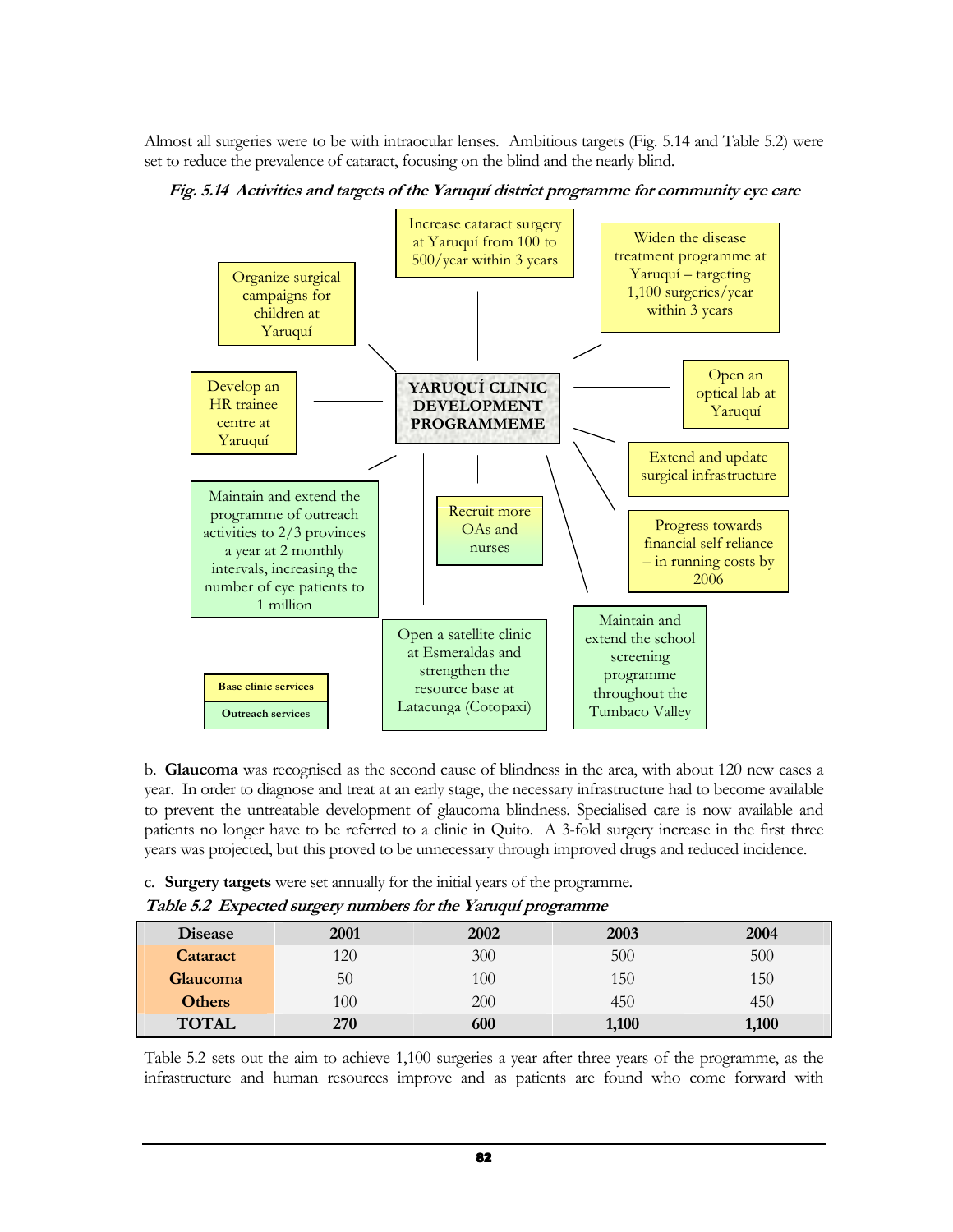confidence for surgery. This necessitates not just secure resources but very importantly a widely known record for successful and affordable treatment.

d. Specialised examinations and treatment facilities for patients presenting with diabetic retinopathy were to become available, indicating a successful expansion into a wider spread of eye disease treatment and again in most cases cancelling the need for patient referral to Quito, as proposed under the programme's strategy.

e. Children needing surgery are detected in part through the schools outreach programme (see following section). Others are referred through other patients directly to the clinic. An anaesthetist from Quito is brought in to support these operations, always needing general anaesthesia.

f. Refraction services also were to be introduced with the employment of a mid level professional with refraction skills. Stratified pricing at this facility ensures that the cost-recovery drive of the clinic's programme is reflected in each of its enterprises. No patient in need should go without spectacles.

g. Plans were drawn up to increase the employment of eye care professionals in all cadres – ophthalmologists, ophthalmic assistants and ophthalmic nurses. This would strengthen the service range and capacity of the base clinic at Yaruquí, as well as enabling the development of dedicated and well qualified staff provision for new clinics in Esmeraldas and at Latacunga (Fig. 5.5) in Cotopaxi province (see later section on outreach activities). The provision of OA and ON training would be organised at the base clinic and involve the recruitment of local people. Ophthalmologist recruitment would draw from the ample national training provision but would always have to seek individuals with a dedication to helping the poorer sectors of the population and working in more isolated locations.

h. Under the project's second objective, the importance was recognised of providing PBL training for ophthalmologists, as well as health workers from the same social background and locality as the patients. These would be mid level eye health professionals, workers in primary health care and also those voluntarily involved in health promotion especially in rural areas. Short courses and seminars at the Yaruquí training centre, provided with external assistance (financial and faculty), are designed to enable participants to:

(1) increase the awareness of the population to eye health, its related problems and the means of prevention;

(2) overcome the barriers that stand in the way of patients receiving treatment for unnecessary blindness and sustaining the personal and family financial loss that results.

i. Assistance would be sought to ensure both the regular and reliable supply of cheap treatment consumables and also both additions to and replacements when necessary of items of surgical equipment – both at Yaruquí and the satellite clinics. This infrastructure support will enable the sustainable expansion of eye care into a broader range of treatments, as summarised above. It was recognised that the evolving cost-recovery programme may support provision of consumables but the purchase of expensive equipment would necessitate ongoing approaches to external sources of finance.

j. The success of these programmed activities in improving eye health in the catchment communities is also to be reinforced through achieving the project's third objective – securing as far as possible the financial independence of FOV. However, plans recognised the primary need to extend service provision without overbearing financial pressures, while working towards this target of self-sustainability.

(1) In 1995, CBMI provided support for 80% of the annual salary costs at FOV. By 1999 this contribution had fallen to 30% and since 2002 it has been just 1-2%.

(2) From 2003, the planning targeted an increasing responsibility for consumable expenses and running costs. CBMI support for functioning expenses is expected to be phased out by 2006.

(3) As mentioned earlier, the expansion of the clinic and its services will attract patients with a fee-paying potential to exceed hospital costs, subsidising the treatment needs for the rural poor.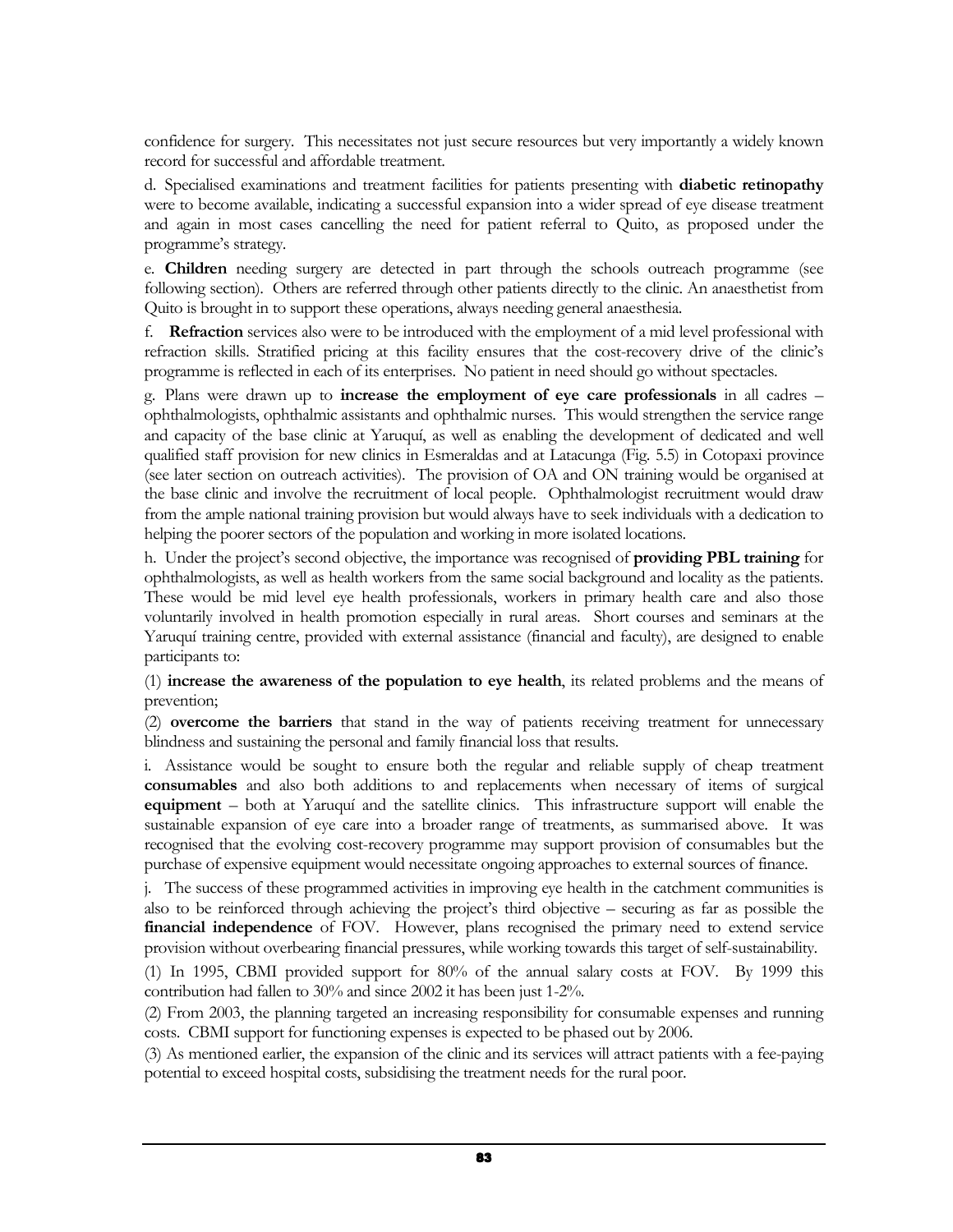### Extend outreach activities to rural areas of low income

Outreach from Yaruquí is directed at communities as a whole and at schools.

Community outreach is organised as follows:

- An area is identified for screening or screening with surgery based on earlier PBL experiences.
- Two staff from the clinic contact community organisations in the proposed location about two months before the visit.
- The date and place are agreed ideally a small clinic.
- Fliers and brochures are distributed two weeks before the outreach takes place.
- One week ahead, community radio (and possibly TV) and mobile loudspeakers advise on time, location and the need to attend. This campaign is directed at the 50+ group and only at cataracts.
- Day 1 of outreach 1 or 2 OAs and a nurse arrive to screen and pre-select for surgery if VA is  $\langle 20/200$ . If surgery is to follow, an appointment is agreed for the surgery with the family, prices are determined and surgery explained. Only surgery, not consultation, is charged to outreach patients. As well as VA, screening includes biomicroscopy, intraocular pressure and ophthalmoscopy.



## Fig. 5.15 Community outreach clinic for older patients (with their supporters)

- Day 2 (one week after screening) Doctors give their diagnosis and either proceed with surgery or refer.
- Day 3 Patients are checked in the morning and a social event is arranged for the team in the afternoon.
- The full screening and surgery team consists of 2 ophthalmologists, 2 nurses, 4 ophthalmic assistants, 2 drivers and 2 administrative staff. Two vehicles and a trailer are used. 90% of the team's subsistence is paid by Yaruquí (with CBMI help) and 10% may come from

the local community. The surgery campaign may last 2-3 days, often over a weekend.

- One week later, a nurse and an OA return to check the patients this may lead to a Yaruquí referral.
- The results of the outreach are shared with the community as a whole. The standard of outcome reflects that of the base clinic. As the majority of the patients are poor and illiterate, the ability to see is sufficient reward. Few seek spectacles as they have no need of 'perfect' vision. If spectacles are requested, an appointment is made at Yaruquí





This community outreach runs with a regular programme in the local Tumbaco Valley in Pichincha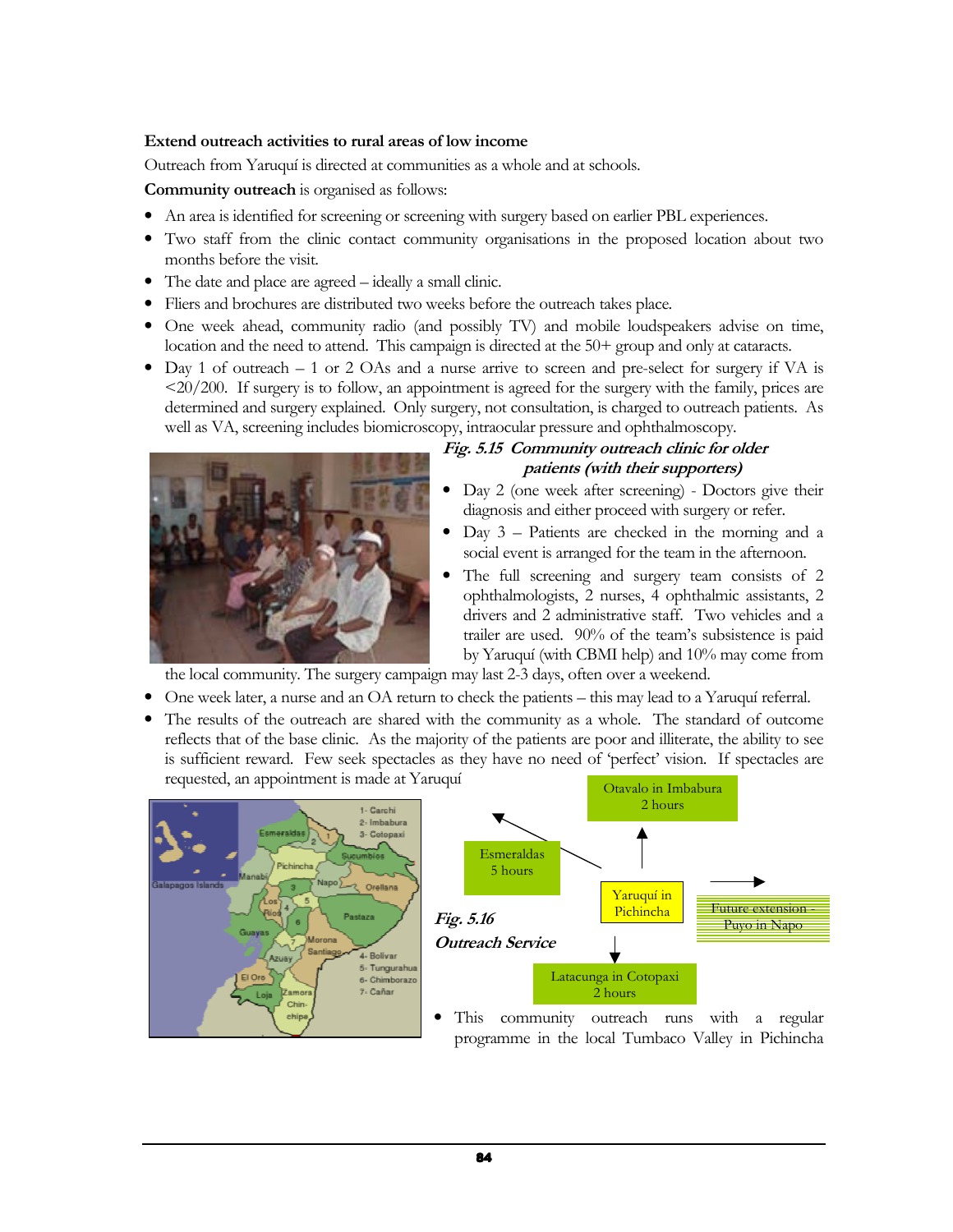Province, as well as increasingly in Imbabura, Cotopaxi and Esmeraldas Provinces (Fig. 5.16) - 3 or 4 visits/province/year. CBMI is projecting a future extension into the Oriente in Napo province. Additionally, outreach is at times organised as a result of direct invitations.

The desperate need for PBL in the more isolated Esmeraldas (Figs. 5.16, 5.21) has led to the FOV submitting a proposal to CBMI for a full, permanent satellite clinic there, notwithstanding the Cuban drain on patients and the problems of HR recruitment.

School outreach (Fig. 5.17) is scheduled on a programme agreed with the Minister for Public Education. It takes place in public elementary schools through the Tumbaco Valley (eight small towns) with children of 6 and 11 years.

## Fig. 5.17 Screening of 6-year old children at a school in the Tumbaco Valley.

A timetable is planned with the school directors and visits are carried out with 1 ophthalmic nurse and 2 ophthalmic assistants, one day a week during the scheduled period. Visual acuity and refraction are measured. Children with <20/40 or significant refractive error are referred to the



Yaruquí clinic for a free consultation with an ophthalmologist. If spectacles are needed, the clinic subsidises the costs in part, with parents paying the balance.

Patients in need of surgery are included in the general anaesthesia programme at the base clinic.

The programme is repeated annually with new students and a check made upon those treated in the previous year.

### 6.3 How is the programme managed?

- Despite the lead roles of the MD and the administrator, this is in very many ways a horizontal management structure with considerable job sharing and support. Indispensable people are largely absent. Developments and initiatives very much come from the team and the successes of the programme reflect that shared spirit and pride.
- As a CBMI partner, there has been a need since 1996 for a partner organisation to exist alongside CBMI. This gives the clinic a full legal status in the eyes of the MoH. This partner NGO, the Foundation (FOV), has a minimum of 9 members, selected for their experience and community responsibility. Currently there are 16 members. They hold

#### 6.4 How is the programme monitored?

It is a two-way process.

- an assembly once a year and a report on the Clinic's activities is sent to the MoH.
- Every two years the Foundation elects five members to form the executive or Board of Directors. These meet more often and have particular responsibilities, for example agreeing the clinic's budget and, through an appointed auditor, ensuring that Yaruquí's accounts are watertight in their management.
- The status of the clinic is acknowledged in the press. Influential people in the local community have commended the clinic as a valued neighbour and have offered their support as and when needed.
- The Clinic sends detailed quarterly reports to CBMI, giving short term development goals, patient statistics, training activities, problems with the programme, and providing general narrative comments on specific activities and planned intentions for the following quarter.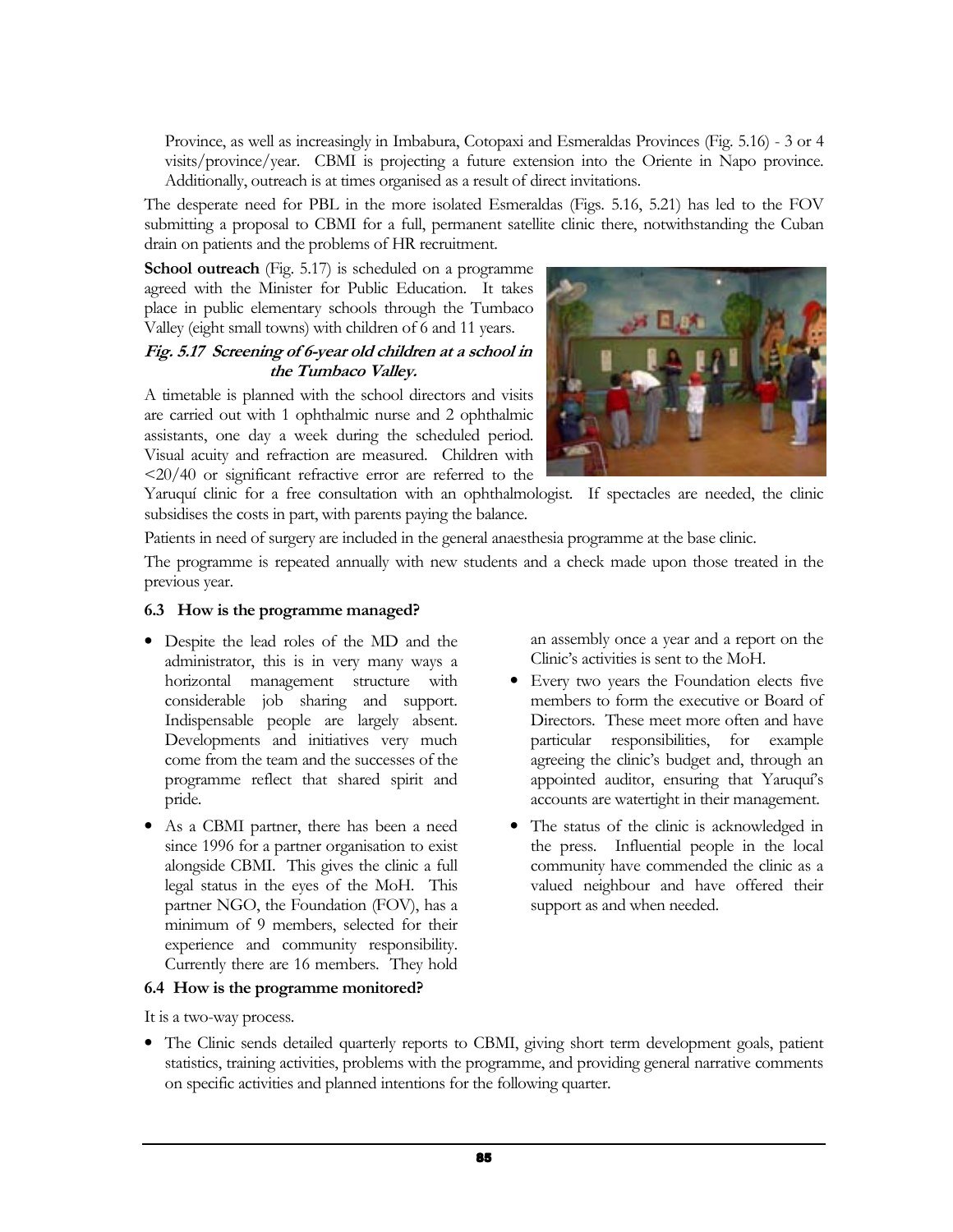• CBMI representatives from Quito visit Yaruquí annually. They present a report that reflects CBMI's responsibility for assuring that the agreed objectives of the project are being successfully targeted. The report provides updates on the services provided and the patents seen both at the Clinic itself and through outreach. Statistics set out screening figures and cataract surgeries (against targets), as well as financial information covering the patient paying scheme and the receipt of grants. Comments provide an evaluation of the Clinic's activities, referring also to recent and present problems as well as to future plans. Finally there are recommendations both to the partner NGO (FOV) and to CBMI for the coming year. These reports have been very positive and supportive of the progress achieved.

The progress shown in these monitoring reports and graphed below (Figs. 5.18 - 5.20) indicates well the effective momentum of the Community Ocular Health and Valley Programme, both in the base clinic and in outreach.

An attempt follows in Table 5.3 to outline and comment where helpful on the stages in the development of the total programme from its start to the present day.



\* Figure for 2006 is extrapolated from the returns for the first six months

This pattern of patient consultations at Yaruquí shows three phases:

|       | $2000 - 2002$ : Early years when clinic size and facilities restricted patient numbers. The programme<br>began in three rooms of the local public hospital in 1995.                                                                                                                                                                   |
|-------|---------------------------------------------------------------------------------------------------------------------------------------------------------------------------------------------------------------------------------------------------------------------------------------------------------------------------------------|
| 2003: | The opening of present clinic more than doubled the intake. Growth was supported by<br>a reputation for an affordable and accessible service for the low income families in the<br>Tumbaco Valley (Pichincha Province) along with excellent outcomes.                                                                                 |
|       | 2004 - 2006: Numbers have been retained with a widening sphere of influence through personal<br>contact and through outreach in neighbouring provinces. Beyond 2006 growth at<br>Yaruquí will be slow because of the physical area and HR limitations but will be greater<br>for the two satellite clinics in the outreach programme. |

From 2003, the contribution to the total consultation figure through outreach services was about 20%. With developments in Esmeraldas and Latacunga (Cotopaxi), reported on later pages, the outreach share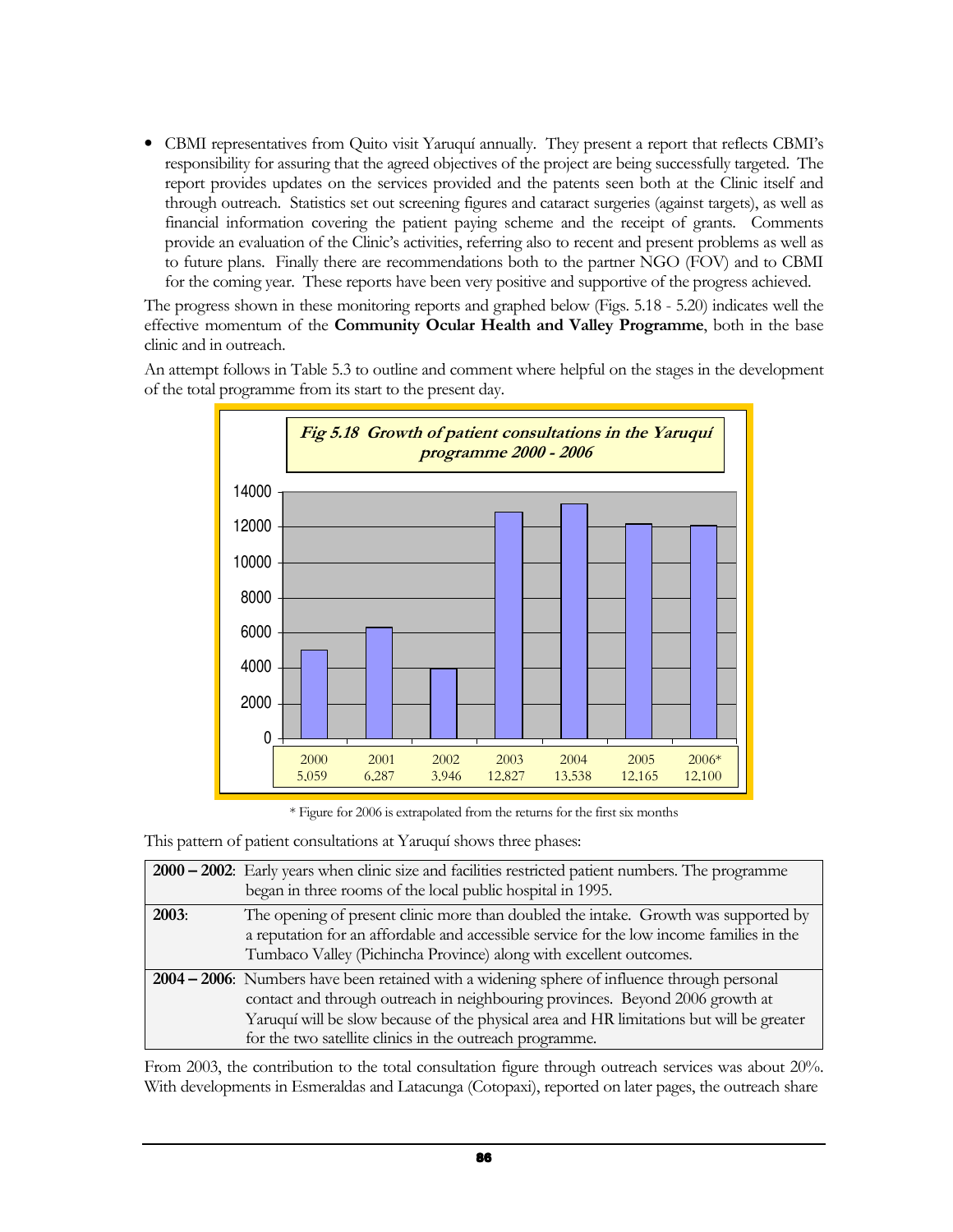should increase. Following the growth in patient consultations, resulting eye surgery numbers are shown below in Fig. 5.19 and their respective base clinic/outreach locations in Fig. 5.20.



It can be seen that the original target of 500 cataract surgeries by 2004 was attained with just a year's delay and the target of 1,100 surgeries overall was achieved a year later in 2006. Initial shortages in qualified eye care professionals (ophthalmologists and ophthalmic assistants) have been a factor in this delayed growth. These shortages have now been reduced and increased surgery levels are expected to carry the CSR to its target of 3,000 well before the planned date of 2010.



\* Figures for 2006 are extrapolated from the returns for the first six months in Figs, 5.19 and 5.20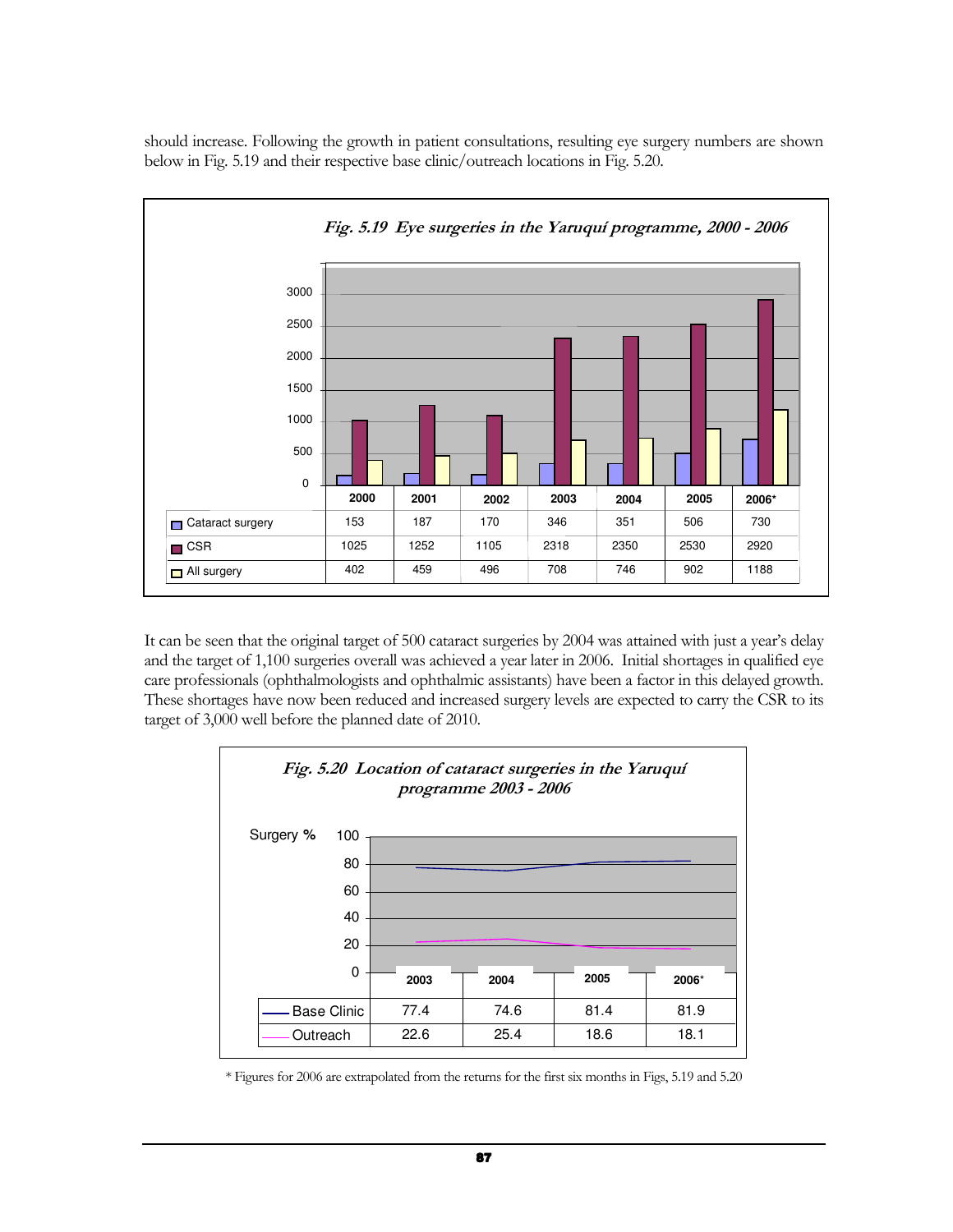| <b>YEAR</b> | DEVELOPMENTS AND SERVICE TARGETS                                                                                                                                                                                                                                                                           | <b>SERVICE ACHIEVEMENTS</b>                                                                                                                                                                                                             |
|-------------|------------------------------------------------------------------------------------------------------------------------------------------------------------------------------------------------------------------------------------------------------------------------------------------------------------|-----------------------------------------------------------------------------------------------------------------------------------------------------------------------------------------------------------------------------------------|
| 1995        | Valley Programme for Community Ocular Health starts in Yaruquí public Hospital<br>Optical shop and pharmacy offer stratified pricing                                                                                                                                                                       | 1,000 patient consultations<br>65 cataract surgeries<br>50 other surgeries                                                                                                                                                              |
| 1996        | April 1st - Programme moves to three separate buildings on present site<br>Need for new building agreed with CBMI and other German NGOs                                                                                                                                                                    | 6,287 patient consultations                                                                                                                                                                                                             |
| <b>2001</b> | Equipment and vehicle obtained with NGO support<br><b>Construction of new clinic begins</b>                                                                                                                                                                                                                | 187 cataract surgeries<br>272 other surgeries                                                                                                                                                                                           |
| 2002        | Construction completed and building handed over in December<br>Japanese embassy funds equipment for clinic                                                                                                                                                                                                 | 165 cataract surgeries / 331 other surgeries<br>3,946 patient consultations                                                                                                                                                             |
| 2003        | Consultations planned 5 days/week and 8 hours/day at base<br>of FOV<br>Present clinic opens under management<br><b>BASE CLINIC</b>                                                                                                                                                                         | 4,050 patients screened in the community (1,818<br>12,827 patient consultations (19% in outreach)                                                                                                                                       |
|             | general anaesthesia<br>Surgery, largely for cataract, 2 days/week at base<br>2 days of child surgery/year at base with                                                                                                                                                                                     | 346 cataract surgeries (22.6% in outreach)<br>minors)                                                                                                                                                                                   |
|             | act (2 in Esmeraldas)<br>Community screening in Tumbaco Valley and Imbabura<br>4 visits of surgical outreach, largely catar<br><b>OUTREACH-</b><br>TRAINING-                                                                                                                                               | poor group - subsidy available as needed from CBMI<br>71.5% of paying patients for cataract surgery in the<br>362 other surgeries<br>99% IOL                                                                                            |
|             | Courses for eye workers and health promoters begin                                                                                                                                                                                                                                                         | and Quito Los Chillos Rotarians                                                                                                                                                                                                         |
| 2004        | Equipment in place and screening/treatment started for D.R. and glaucoma<br>Stabilise the consulting and surgery schedule at base - not fully<br>achieved in 2003 - need for fuller optimisation in resource use<br><b>OUTREACH-</b><br><b>BASE CLINIC</b>                                                 | 13,308 patient consultations (18% through outreach)<br>351 cataract surgeries (25.4% through outreach) -<br>target for 2004 was 360                                                                                                     |
|             | FOV's good reputation - CBMI agreement to fund construction and HR training costs; a<br>Agreement reached to open future permanent satellite clinic in Esmeraldas based on<br>Spanish INGO (Fundacion Mirada Solidaria) to fund equipment<br>4 clinics and 4 surgical visits in Esmeraldas                 | Problem with surgery visits to Imbabura (Otavalo town)<br>398 other surgeries<br>100% IOL                                                                                                                                               |
|             | TRAINING for eye workers and volunteers continues, e.g. for volunteers to combat<br>Build up HR for clinic in Latacunga public general hospital (Cotopaxi)<br>Increase community radio publicity for outreach visits -<br>barriers to surgery acceptance in the community<br>2 surgical visits to Cotopaxi | Only 57% of patients paying for cataract surgery<br>90% sustainability in operating costs achieved<br>classed as poor, with increased tariff levels<br>continuing CBMI subsidy giving support<br>with opposition of traditional healers |
|             |                                                                                                                                                                                                                                                                                                            |                                                                                                                                                                                                                                         |

| ara concentrative in the Vaniani are one and the concentrative in a<br>$\mathbf{I}$<br>i<br>١<br>I |
|----------------------------------------------------------------------------------------------------|
|                                                                                                    |
|                                                                                                    |
|                                                                                                    |
|                                                                                                    |
|                                                                                                    |
| ١                                                                                                  |
| ;                                                                                                  |
|                                                                                                    |
| )<br>)<br>)<br>,<br>I                                                                              |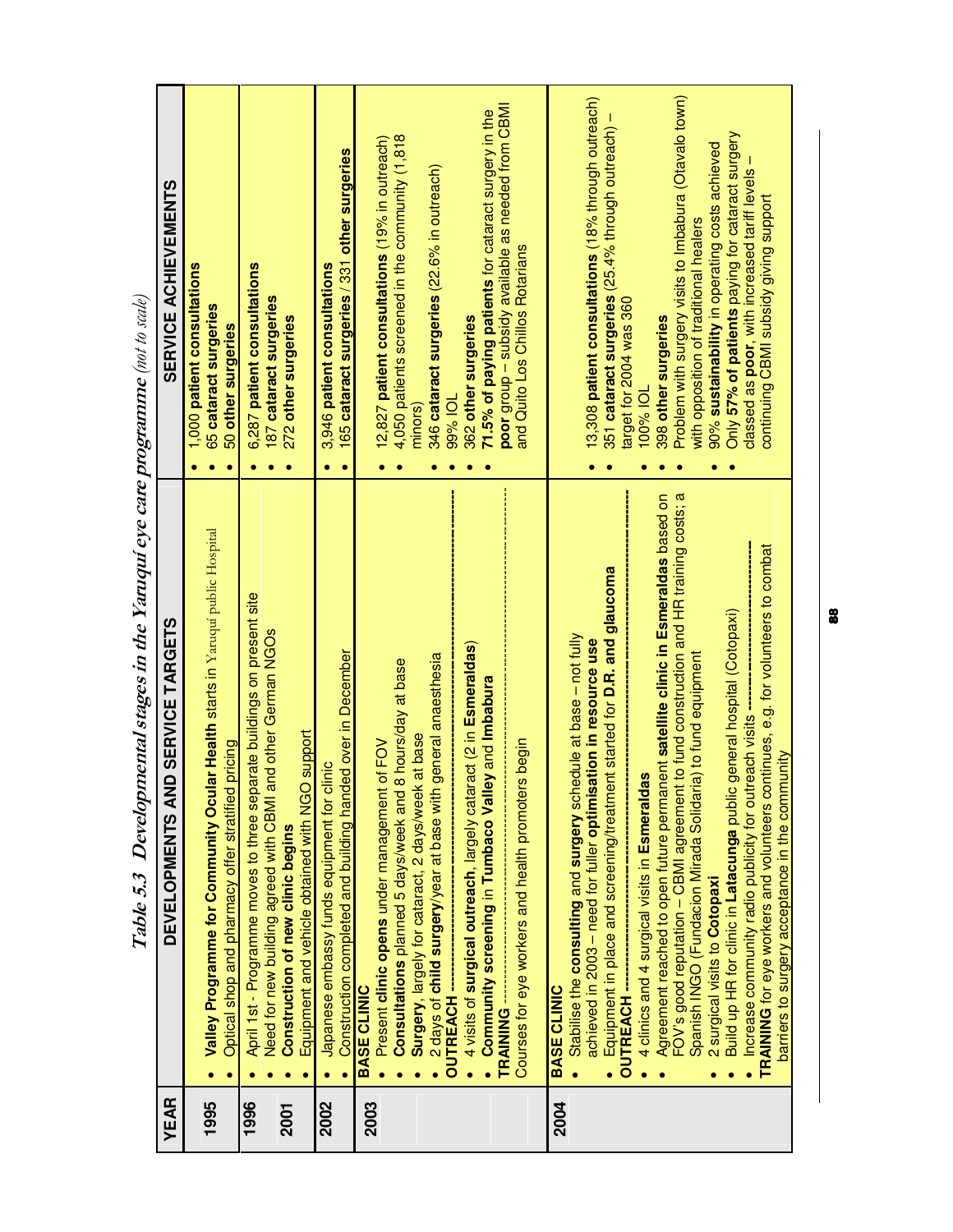| YEAR | D SERVICE TARGETS<br>DEVELOPMENTS AN                                                                                                                                                                                                                                                                                                                                                                                                                                                                                                                                                                                                                                                                                                                                                                                                                                                                                                                                                                                                                                                                                                                                                                                                                                                                                                                                                                                                                                                                                                                                                                                                                        | <b>SERVICE ACHIEVEMENTS</b>                                                                                                                                                                                                                                                                                                                                                                                                                                                                                                                                                                                                                                                                                                                                                                                                                                                    |
|------|-------------------------------------------------------------------------------------------------------------------------------------------------------------------------------------------------------------------------------------------------------------------------------------------------------------------------------------------------------------------------------------------------------------------------------------------------------------------------------------------------------------------------------------------------------------------------------------------------------------------------------------------------------------------------------------------------------------------------------------------------------------------------------------------------------------------------------------------------------------------------------------------------------------------------------------------------------------------------------------------------------------------------------------------------------------------------------------------------------------------------------------------------------------------------------------------------------------------------------------------------------------------------------------------------------------------------------------------------------------------------------------------------------------------------------------------------------------------------------------------------------------------------------------------------------------------------------------------------------------------------------------------------------------|--------------------------------------------------------------------------------------------------------------------------------------------------------------------------------------------------------------------------------------------------------------------------------------------------------------------------------------------------------------------------------------------------------------------------------------------------------------------------------------------------------------------------------------------------------------------------------------------------------------------------------------------------------------------------------------------------------------------------------------------------------------------------------------------------------------------------------------------------------------------------------|
| 2005 | Plans for outreach following invitation to Bolivar and Chimborazo Provinces, south of<br>Maintain <b>Esmeraldas p</b> rogramme for clinics and surgery - problem with patient finding<br>Continuation of community screening at planned frequency of 1 visit/week - need to<br>(1) ensure dependable co-ordination and (2)<br>horease previous 2 days of <b>child surgery</b> /year at base with general anaesthesia to 4<br>achieved last year partly through human resource shortfalls), and extend the <b>surgery</b><br>in public schools - an annual programme<br>are sceptical after poor service from other<br>schedule to 3 days/week helped by the employment of retina specialist - 2 OT's<br>5 days a week, 8.00 - 4.00 (still not<br>Continues (1) to increase professional skills and encourage motivation and (2) for<br>increase uptake for surgery of poorer patients - see 2004 problem ---<br>2 additional <b>OAs</b> appointed this year - remainder of HR team stable<br>Refraction clinic at base opens with an optometrist one day/week<br>volunteers particularly to support health promotion in the community<br>Accelerate patient finding for diabetic retinopathy<br>in year<br>Stabilise the consulting schedule at base,<br>in Esmeraldas through Cuban activity later<br>with MoE permission - caution needed to (<br>Screening programme at 1st and 6 <sup>th</sup> levels<br>secure reliable follow-up as some schools<br>available (1 restricted to cataract)<br>3 surgical visits to Cotopaxi<br>days – 6/7 children/day<br>foundations in the past<br><b>BASE CLINIC</b><br>-OUTREACH<br>Pichincha<br><b>TRAINING --</b> | Refractive error programme reaches 52 schools in the<br>base clinic, reducing referrals to Quito and so making<br>Increasing range of equipment and HR skills enables a<br>75% paying for cataract surgery were in poor group -<br>growing number of pathologies to be treated at the<br>Tumbaco Valley - screening 2,979 children for acuity<br>12,165 patient consultations - planned programme<br>506 cataract surgeries, a 44% increase over 2004<br>treatment more affordable as well as accessible<br>1,504 spectacles supplied to all patients - clinic,<br>problems as well as detection of pathologies<br>18.6% of cataract surgery done on outreach<br>CBMI subsidy continues for poorer patients<br>93% sustainability in operating costs<br>outreach, school programme<br>of extension not achieved<br>(target for 2005 was 520)<br>396 other surgeries<br>99% IOL |
| 2006 | Begin building and obtain equipment for Esmeraldas satellite (CSR now 165)<br>Develop good <b>diabetic retinopathy</b> programme - 2005 under achieved<br>Extend Latacunga clinic provision - 3 days/fortnight with OT to follow<br>National cataract day planned in May - FOV to actively participate<br>Achieve up to 550 cataract surgeries, giving a CSR of 2,500<br>Increase R.E. programme in schools to 62 for 4,000 children<br>Achieve 5,000 patient consultations outside the base clinic                                                                                                                                                                                                                                                                                                                                                                                                                                                                                                                                                                                                                                                                                                                                                                                                                                                                                                                                                                                                                                                                                                                                                         | Health promoters trained for Esm. & Lat. clinics<br>365 cataract surgeries (18.1% on outreach)<br>1,534 school children screened<br>6,050 patient consultations<br>741 spectacles supplied<br>229 other surgeries<br>By mid year:                                                                                                                                                                                                                                                                                                                                                                                                                                                                                                                                                                                                                                              |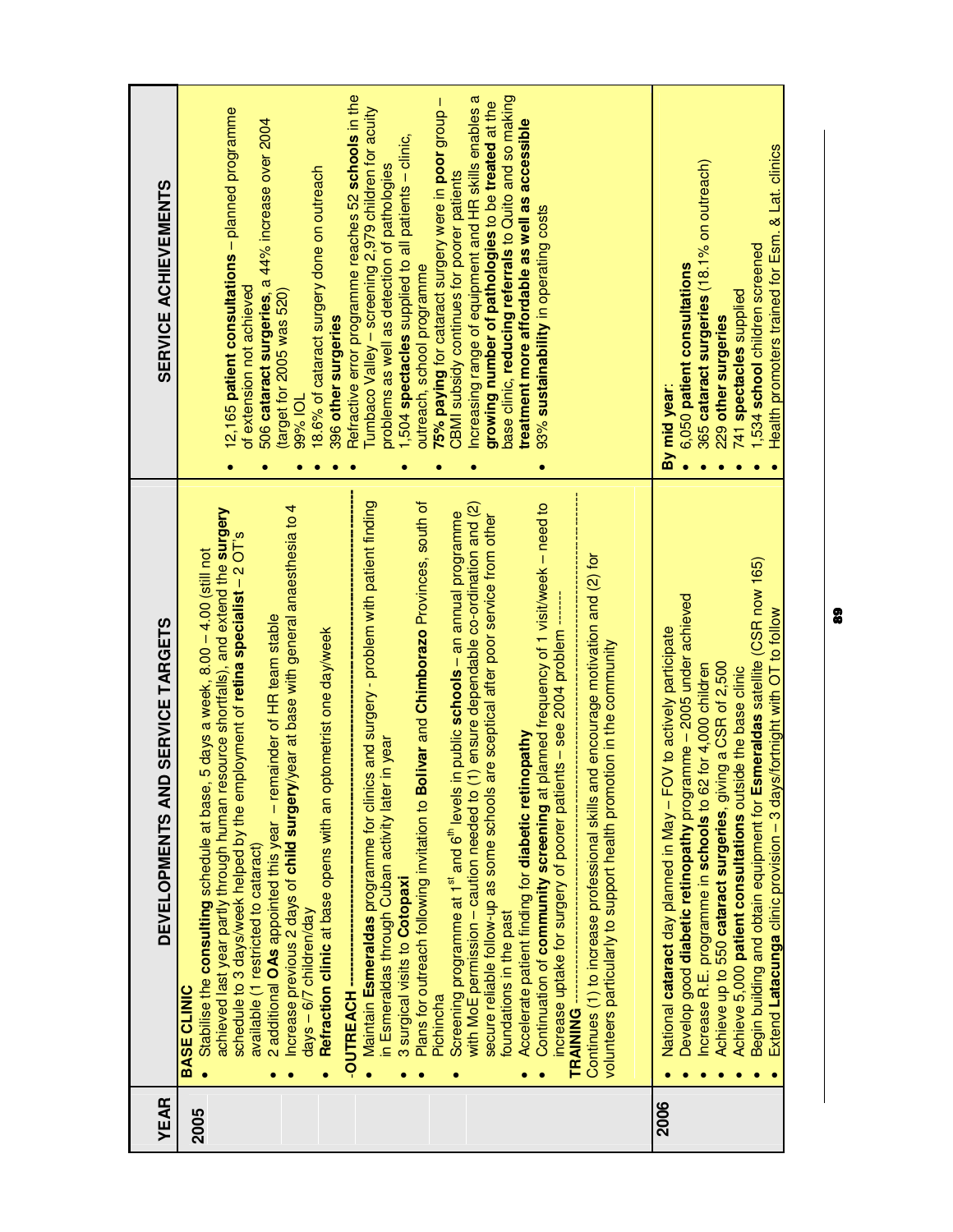The developments and achievements charted in Fig. 69 reflect the considerable success of the Yaruquí eye care programme. The underlying strategies are being realised through carefully targeted and monitored activities which are clearly now bringing blindness relief to the rural poor of Pichincha and its neighbouring provinces – as the graphs and tabled statistics demonstrate. In the conclusion that follows an attempt is made to draw out the key elements in the charted programme and place them in a framework that offers ideas to programme planners elsewhere.

# 7. What conclusions can be drawn?

An attempt to summarise and understand the strengths of the Yaruquí programme, as a model for planning and implementing VISION 2020 at the district level, has to begin by giving a reminder of the influences that have contributed to its origins (Table 5.4). Then it becomes possible to understand how and why the central elements of the programme (Fig. 5.22) have evolved.

| <b>Assets</b>                                                                                 | <b>Challenges</b>                                                               |
|-----------------------------------------------------------------------------------------------|---------------------------------------------------------------------------------|
| Clear understanding of PBL by the Medical                                                     | A national government that signed up to VISION                                  |
| allowing<br>planning<br>Director,<br>the<br>and                                               | 2020 in June 2003 but which has not promoted                                    |
| implementation of well thought through goals and                                              | PBL initiatives since.                                                          |
| strategies                                                                                    |                                                                                 |
| Firm support from the major $I/NGO - CBMI -$                                                  | Political instability that has seen frequent changes                            |
| and its key personnel with no confusing cross-                                                | of Minster of Health - discouraging the need to                                 |
| loyalties to other NGOs                                                                       | draw up a national VISION 2020 plan                                             |
| Location of the clinic – some $40 \text{ km/s/up}$ to 1 hour                                  | A poor country with many planning priorities that                               |
| by bus from Quito - sufficiently distant, allowing                                            | does not rate blindness prevention as a high                                    |
| the growth of a PBL centre with a catchment not<br>offering<br>apparent<br>competition<br>the | priority                                                                        |
| to<br>ophthalmologists in Quito                                                               |                                                                                 |
| Bus services follow the highways north and south                                              |                                                                                 |
| along the Avenue of the Volcanoes, enabling                                                   | A style of government that is traditionally                                     |
| patients, for example from Latacunga and                                                      | centralised (although there are now slight prospects                            |
| Imbabura to reach Yaruquí for consultations and                                               | of change) - a situation at odds with the                                       |
| treatment - although East to West journeys from                                               | promotion of district level health initiatives                                  |
| Esmeraldas and Puyo are not similarly favoured as                                             |                                                                                 |
| Fig. 5.21 suggests                                                                            |                                                                                 |
| Development of AEPREC, chaired by Yaruqui's                                                   | A National Ophthalmological Society that strongly                               |
| MD, a bridging organisation which aims to reduce                                              | represents the private clinicians in eye health who                             |
| bureaucratic barriers, encourage public health                                                | see community eye health initiatives as a threat to                             |
| involvement by presently private ophthalmologists,                                            | their income and standard of living                                             |
| and target VISION 2020's priority diseases                                                    |                                                                                 |
| A local, largely urban population, with a strong                                              | Family structures, weakened by economic                                         |
| community outlook, good literacy levels and public                                            | pressures, have parents migrating for work, often                               |
| health conditions, supportive to the promotion and                                            | over long distances, leaving children in the care of                            |
| sharing of eye health initiatives. Sufficiently                                               | traditionally minded grandparents who do not                                    |
| numerous to guarantee long term sustainability.                                               | favour educational and health initiatives and                                   |
|                                                                                               | therefore may withstand PBL measures.                                           |
| No alternative public eye care services.                                                      | Lack of good public PHC network, providing a<br>barrier to eye health promotion |
|                                                                                               |                                                                                 |

Table 5.4 Assets and challenges for the Yaruquí eye care programme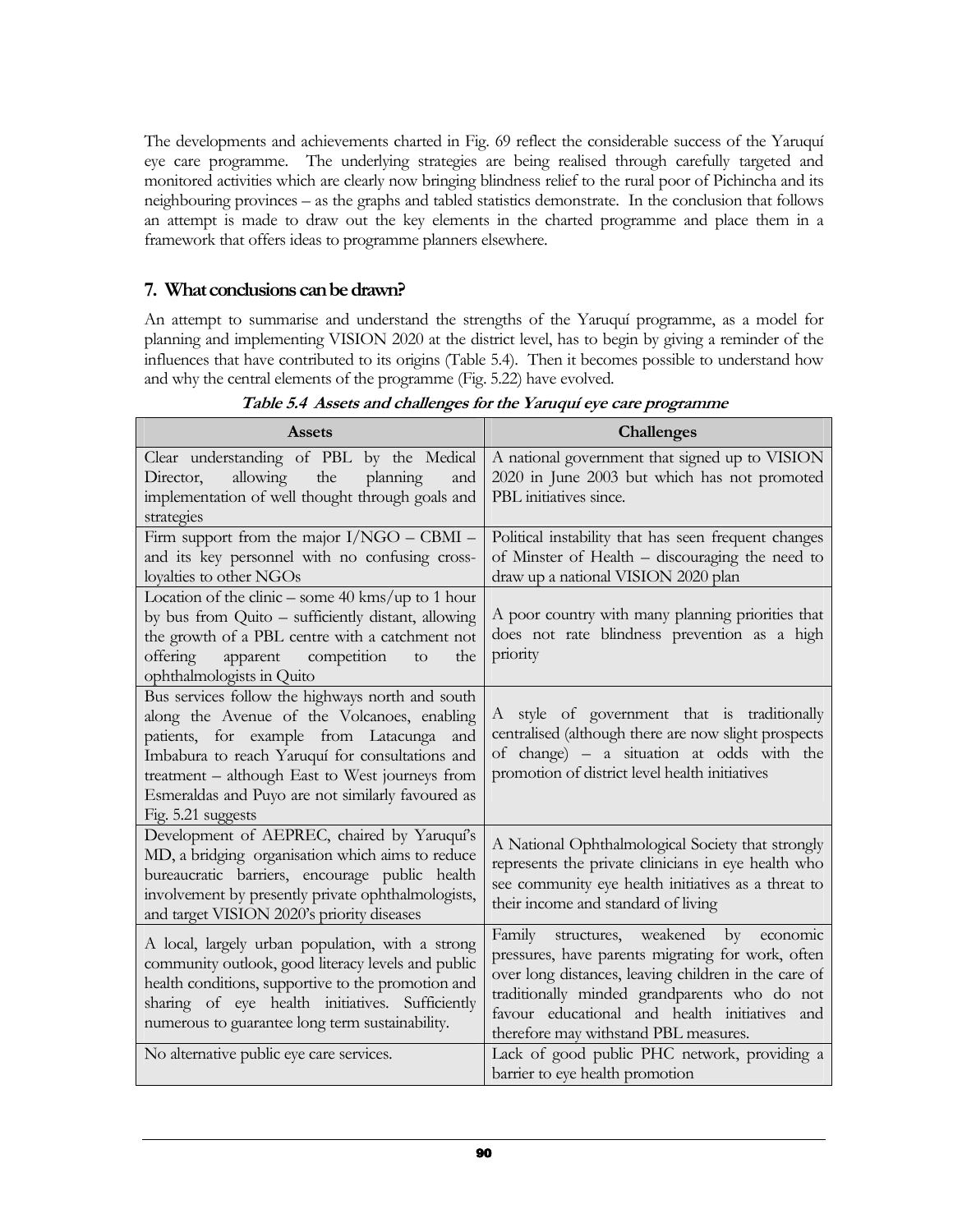Fig. 5.21 – The map of Ecuador's relief divisions, shows Quito and Latacunga in the accessible Avenue of the Volcanoes. Esmeraldas however lies across the mountains on the Pacific Coast to the North West and Puyo over the ranges in the Oriente to the South East – both involving longer and more difficult journeys.



The success of the Yaruquí programme, highlighted through the elements shown later in Fig. 5.22, has many contributory causes. A summary investigation of four key questions, involved in district planning for VISION 2020 in any location, helps us to understand what has to be considered.

#### 1. How are cataract patients encouraged to attend for surgery?

A number of factors are working to increase the uptake of cataract patients, particularly those of negligible income, both at the base clinic and through the expanding outreach services. The need is to overcome a number of barriers – they can be many.

a. Ignorance – Volunteer health promoters, trained at Yaruquí, have worked to encourage an understanding and acceptance of PBL in the communities, sometimes with but often without the help of traditional healers. This group too is now beginning to receive guidance and persuasion through the programme's initiatives.

Ignorance is also overcome by the 'sight' of friends and the word of community contacts passing on the good news about how vision improvement can be achieved. Fine surgery outcomes are an excellent spur to finding new patients.

**b.** Cost  $-$  A system of cross-subsidisation needs to ensure that those who have above average incomes can support the needs of the less advantaged. All therefore can have access to treatment without financial worries. Yaruquí's system for this employs a scaled approach that covers purchases as well as treatment. It only comes into effect after treatment has taken place. It attempts to give dignity to all by avoiding totally free surgery if possible and easing repayment through a staggered system. Word of mouth and promotional activities ensure the system is progressively understood by communities and a growth in patient numbers results.

c. Fear – Health promotion and screening are the responsibility wherever possible of individuals drawn from the target community with shared values and cultures. Presentations to community groups or one to one conversations can develop an understanding of blindness prevention. It is also possible to communicate the ease and reliability of possible surgery, as well as the beneficial consequences of improved visual acuity for individuals and families in terms of quality of life and financial independence. Promotion precedes screening and surgical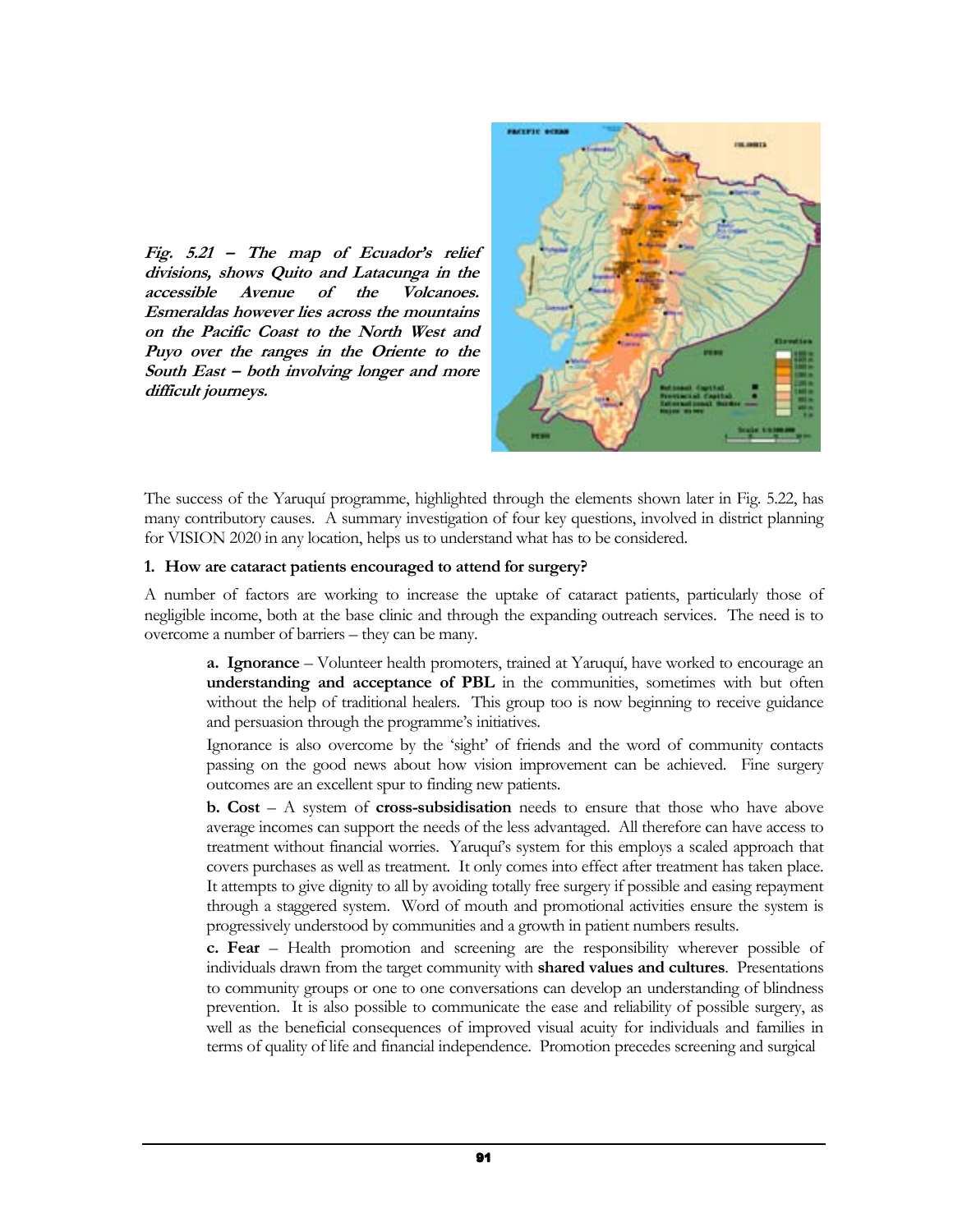

 $\bullet$ 

 $\bullet$ 

 $\bullet$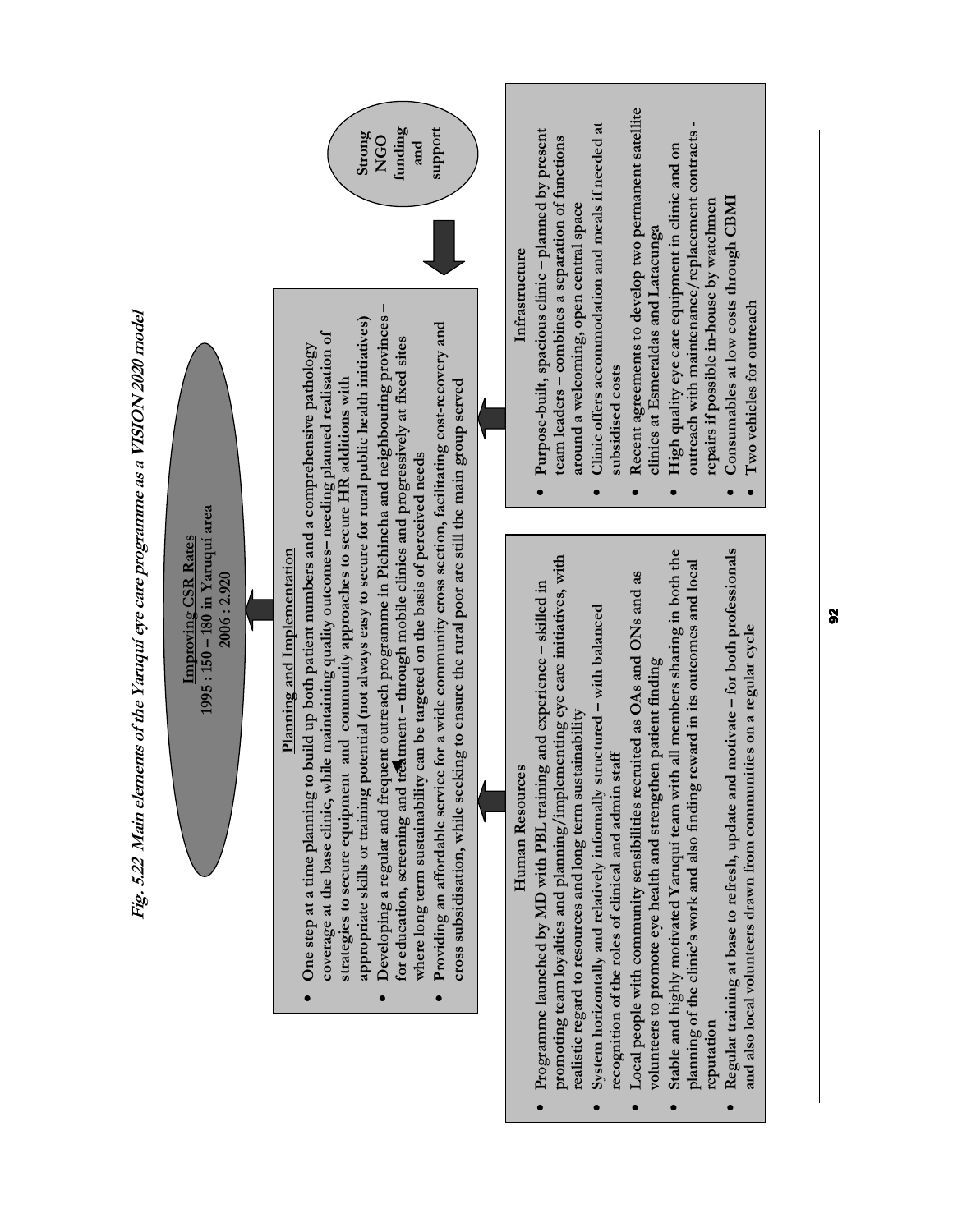outreach. All avenues of communication available have to be used but the personal touch of a knowledgeable individual with local empathy is the key in winning over reluctant individuals and groups.

Fears are also reduced at the base clinic by enabling patients awaiting surgery to socialise in the central open space with those who have just undergone the operation. The pervading atmosphere of friendliness and relaxation in the clinic's waiting area is also a great asset in allaying worry.

Fears are reduced too by ensuring that surgery follows soon after screening and consultation to give less time for worries to play on the mind. Surgery uptake by patients is 70 %

**d.** Accessibility – Clinic locations for screening and/or surgery have to enable ease of access for potential patients, in terms of distance and time – overcoming worries of long and costly travel to strange locations, as well as interrupted domestic/farming responsibilities. The Yaruquí programme employs some simple measures to reduce these effects: (1) An increasing outreach programme, based in well populated communities and well advertised in advance, brings services nearer to communities – reducing journeys for screening and treatment, making it easier for friends to support, ensuring treatment proceeds alongside others from the same locality, as well as securing a greater likelihood of post surgery checks taking place. (2) Cataract surgery now very largely needs no potentially upsetting overnight stay. For the small number that must stay for a night at the clinic, pleasant free accommodation and good subsidised meals are provided and a friend can stay as well. (3) The use of an appointment system minimises wasted time and ensures the waiting space is well controlled – no crowds, good humour and a seat for everybody.

#### 2. How is staff motivation kept at a high level?

There are two primary forces in ensuring the human resources deliver a successful service:

#### Leadership

As indicated previously and emphasized again in Fig. 5.22, the present medical director has been instrumental in guiding the programme's progress since its early days in 1995, through its building and service expansion from 2001 and again from 2003.

The right person at the right time is so important. CBMI, the instrumental INGO, recognised his drive and abilities and eventually secured his position in the new Yaruquí programme in 1995. His qualities and international stature have subsequently been vital in securing the loyalty, industry and stability of the clinic team. Mutual support and respect are very evident and the consequent team work has ensured that expanding initiatives and patient throughput have always been based on the primary concern for patient care and a drive for the best possible outcomes.

Abilities in surgery, teaching, administration and external relations have been proven against a background of carefully planned and implemented changes to ensure that the Yaruquí programme offers a sound model among the otherwise fragmented and sometimes poorly targeted schemes elsewhere in Ecuador.

#### Reward

All staff are encouraged to participate in the planning and advance of FOV's activities. They take evident reward from all aspects of the programme – from securing the clean and well organised appearance of the clinic, through the warmth displayed to patients, to the pride shared in jointly secured outcomes that bring justified community and national esteem.

Financial rewards, through receiving a % share of surgery income and salaries above national rates, help to ensure that this team will continue to demonstrate the loyalty and stability that FOV needs.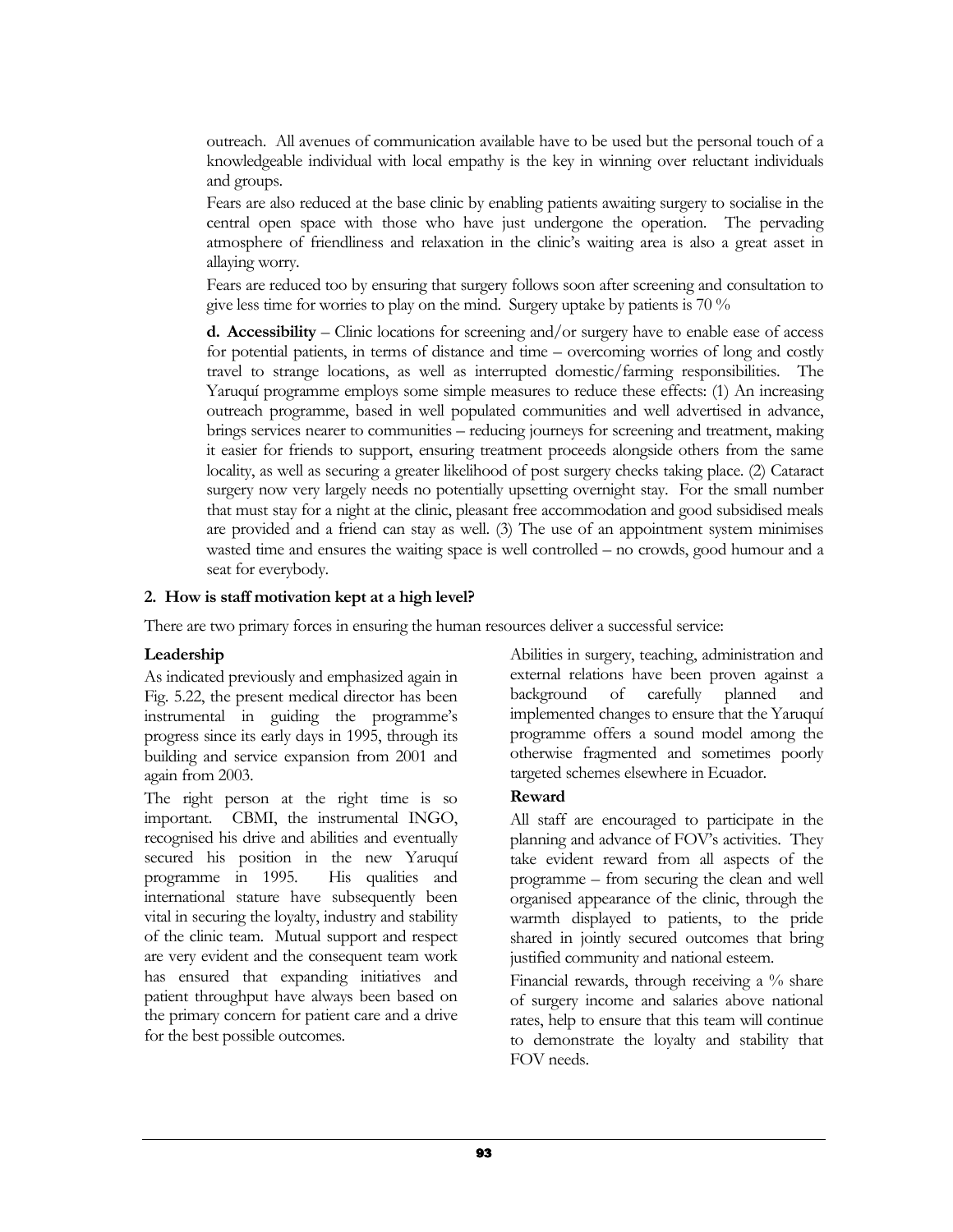### 3. How is the project financed?

Poverty levels in Ecuador are high, as shown in Table 5.1. The discussion following that table pointed out that the Yaruquí catchment has considerably worse than average levels with 67% of the population below the poverty line at the last census.

Once the project was launched and then considerably expanded in 2003, with the substantial assistance of CBMI and some other NGOs, it has been the continuous focus of FOV to achieve self sustainability in operating costs, including salaries. The figure has now reached 98%, an indication in itself of the fine management of the programme after a relatively short time of activity.

The fact that the population is dominated by poverty has necessitated the creation of a payment system that carefully ensures that (1) the charges to the higher income groups guarantee an equal service for the poor and (2) this system can be sustained not just at the base clinic but in outreach as well. In ensuring that the poor are well served, it is clearly necessary to serve a wide cross section of income groups. These people, who might afford a Quito clinic, have to be persuaded that both the proximity of Yaruquí and the quality of its service at a very competitive cost ensure that paying patients continue to visit this clinic and so underwrite its present programme and future ambitions. It is a difficult matter to get the balance right, morality versus pragmatism – ensuring that the poor are targeted in good numbers as the programme aims, while accepting that better off patients have to be given sufficient treatment slots to make the programme sustainable. The figures given in Table 5.3 for the years 2003 - 2005 show that the balance is hard to achieve and to maintain.

Beyond running costs, there are other major and occasional expenses that have to be outsourced. The purchase, upgrading and replacement of surgical equipment for the base clinic and the new satellites can only at present be funded through NGOs. In time hopefully the MoH will assume growing responsibility for these needs.

## 4. How is the project managed?

There are three complementary levels of management:

- (1) The MD works with a team of five, representing the administration and the key clinical cadres, in reality the executive committee, to manage the available resources, implement the programme's strategies and report to CBMI. While the team has this official responsibility, there remains the ever-present larger and supportive Yaruquí team readiness to suggest ideas and take initiatives.
- (2) Two NGOs, CBMI and FOV (the latter representing the local professional community), share external responsibility for the whole Yaruquí programme. It is a government requirement that an external NGO is balanced by a local grass roots organisation to give the organisation legal status. FOV has a minimum membership of 9, currently standing at 16. Annually FOV reports to the MoH. This is to chart objectives and demonstrate achievements. There is no external interference as a consequence.
- (3) A Board of Directors, consisting of elected representatives from FOV, have specific responsibilities in the oversight of the programme's activities and management, for example in ensuring that the accounting procedures are well maintained.